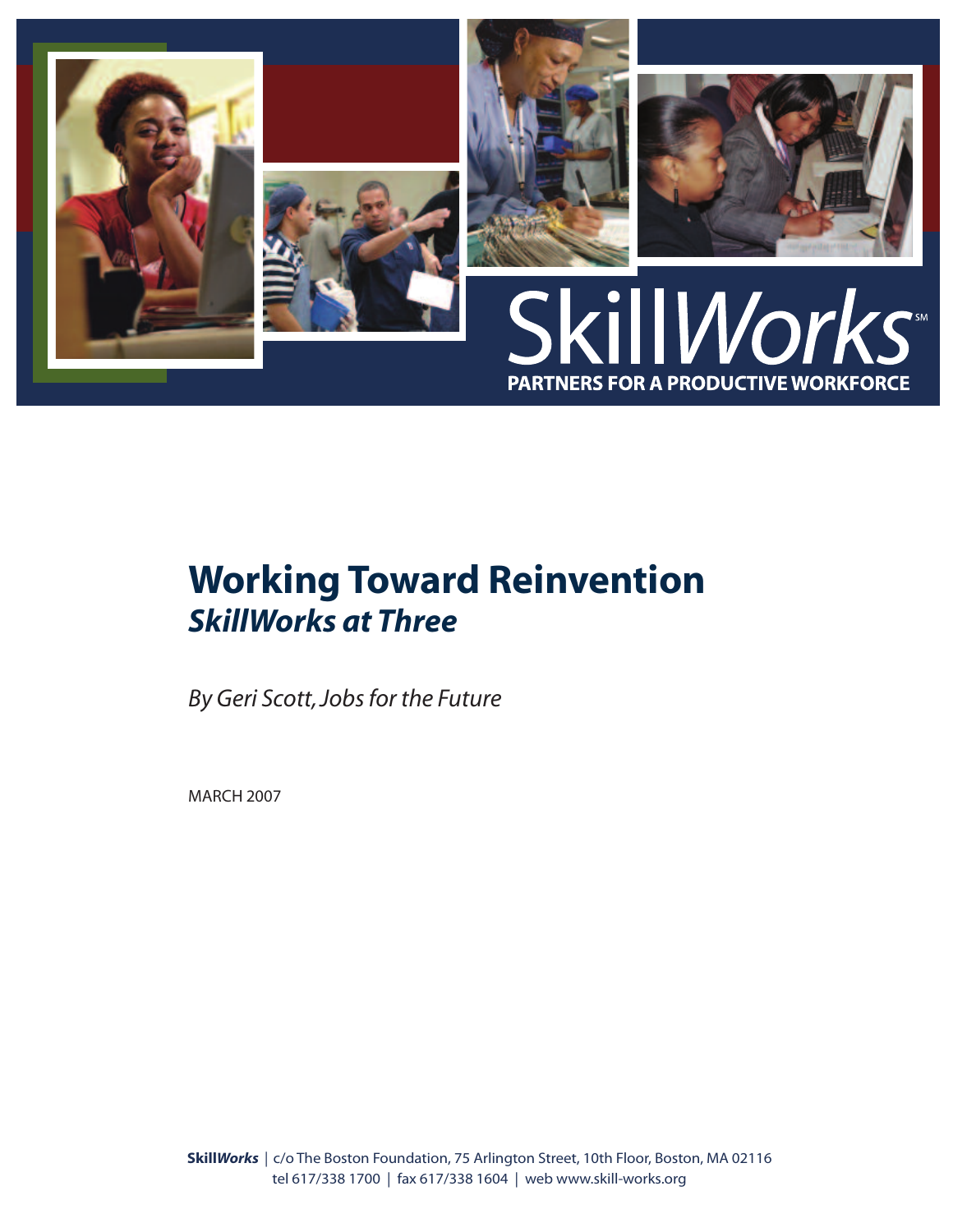### **About the Author**

**Geri Scott** brings more than 25 years of experience with the workforce development system to Jobs for the Future,where she is a member of the Building Economic Opportunities Group.Ms. Scott directs Jobs for the Future's work with SkillWorks, as well as its assistance to Skill Up Rhode Island, as project of United Way of Rhode Island inspired by the SkillWorks model. She has written a number of guides for building the capacity of the workforce development system to address human resources development needs, including *Community Health Worker Advancement:A Research Summary; Reinventing Workforce Development: Lessonsfrom Boston's Community Approach;* and *Private Employers and Public Benefits.*

### **Acknowledgements**

Funding for this paper was provided by SkillWorks.This report draws on the Jobs for the Future's 2004 report on SkillWorks'formative year, *Reinventing Workforce Development*,by Jerry Rubin and Geri Scott. In addition, much of the information here is based on evaluations of the first two years of SkillWorks, prepared by Scott Hebert of Abt Associates and Beth Siegel of Mount Auburn Associates. Finally, information comes from profiles of each of the recipients of major SkillWorks grants, prepared in collaboration with the grantees and published in 2006. For their assistance in preparing this report and the profiles, we thanks the following staff of those organizations: Lucy Meadows and Sarah Griffen,The Boston Health Care and Research Training Institute;Aviva Rothman-Shore,The Hotel Career Center; Lisa Kling, Partners in Careers and Workforce Development; Sandy Goodman, Partnership for Automotive Career Education; and Weezy Waldstein, The Voice and Future Fund: Building Services Industry Career Path Project. Special thanks,of course,to SkillWorks director Loh-Sze Leung and the SkillWorks Funders Group.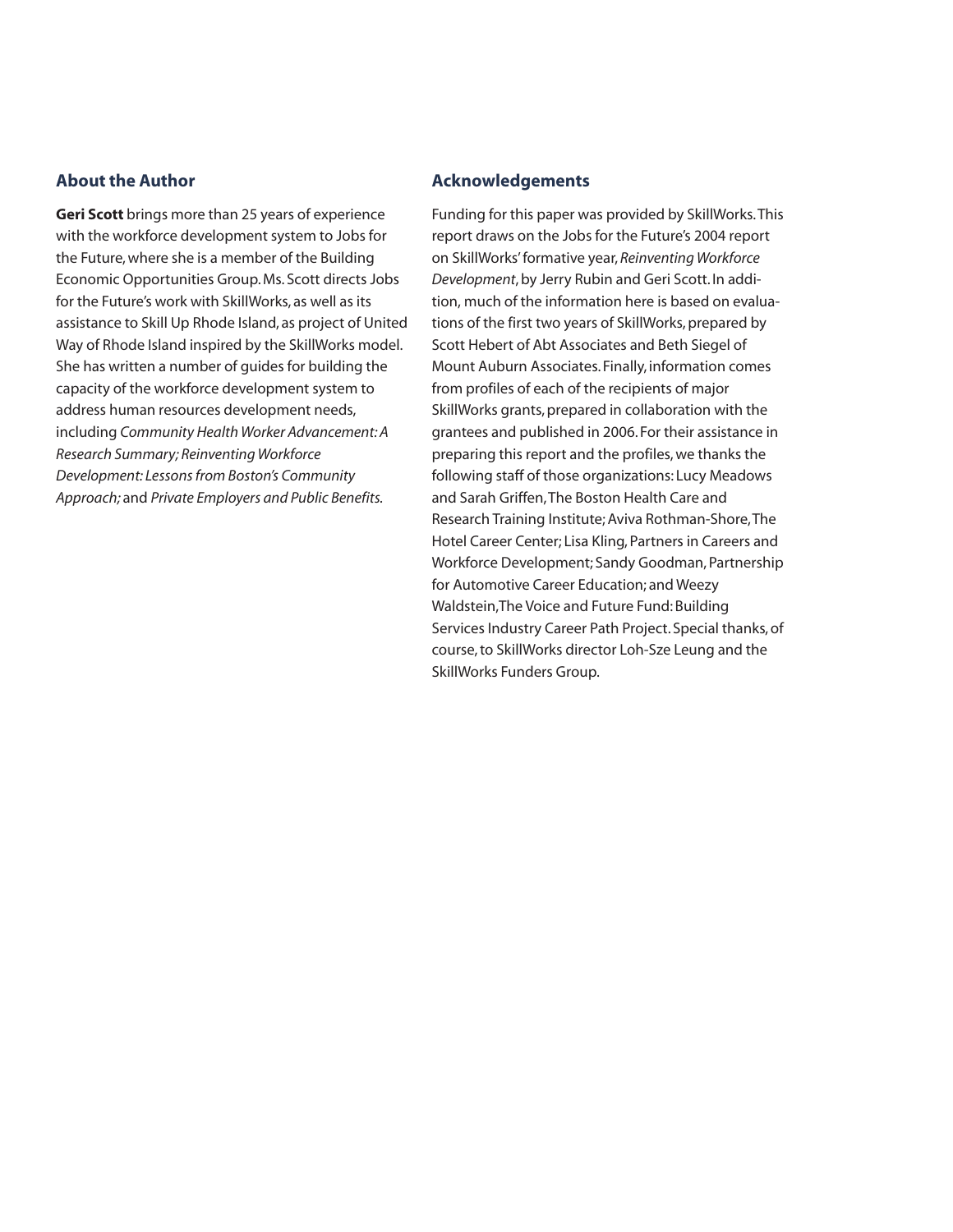# **Table of Contents**

| 3 |
|---|
|   |
|   |
| 8 |
|   |
|   |
|   |
|   |
|   |
|   |
|   |
|   |
|   |
|   |
|   |
|   |
|   |
|   |
|   |
|   |
|   |
|   |
|   |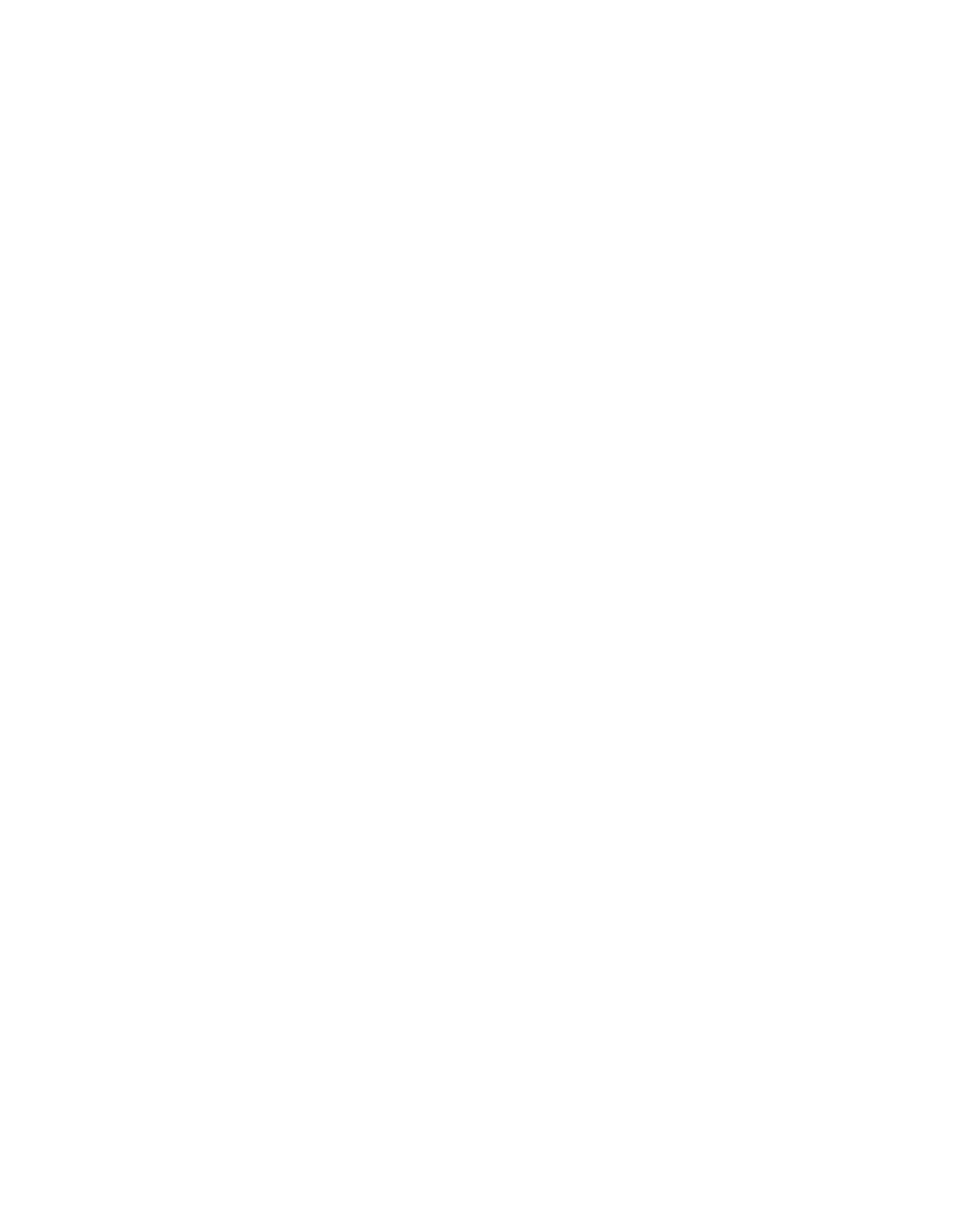# **Working Toward Reinvention**

*SkillWorks at Three*

# *Executive Summary*

In 2003, a group of public and private funders launched an ambitious, five-year initiative to improve the way the workforce development system serves low-income adults and employers in Boston. SkillWorks: Partners for a Productive Workforce has since become a national model, inspiring San Francisco,Rhode Island, and other communities and states to launch similar initiatives.

Three years later, SkillWorks has much to tell us about the formation of partnerships, engaging employers, aligning public and private resources around a common goal, and the challenges in advancing lowskilled adults toward family-sustaining incomes.

### **Key Strategies and Interventions**

SkillWorks has three components that interact with one another in mutually reinforcing ways:

- *• Support for"Workforce Partnerships"*that demonstrate improved service designs;
- *Advocacy for public policies*that remove the barriers to institutionalizing the improved service designs; and
- *Capacity building* of the many agencies,organizations, and institutions delivering workforce development services.

### **Accomplishments,2003–2006**

*Five sectoral partnerships, each with three-year* SkillWorks grants of \$330,000 per year, are demon*strating effective workforce development practices and promoting institutional and system changes within sectors.*

**SkillWorks has established Workforce Partnerships in industry sectors where labor and skill needs lead to good opportunities for low-skilled workers to move up:Allied Health,Hospitality,Automotive Repair Technicians,Building Maintenance Services**

- In their first three years, the Workforce Partnerships placed nearly 400 low-income residents in jobs in targeted industry sectors,with placement wages ranging from \$11.07 to \$12.22 per hour.
- Participants in pre-employment programs increased their wages in new jobs by 13 percent to 34 percent over their previous jobs.
- Over 1,700 employees received education, career coaching,or other services.
- More than 250 employees received promotions.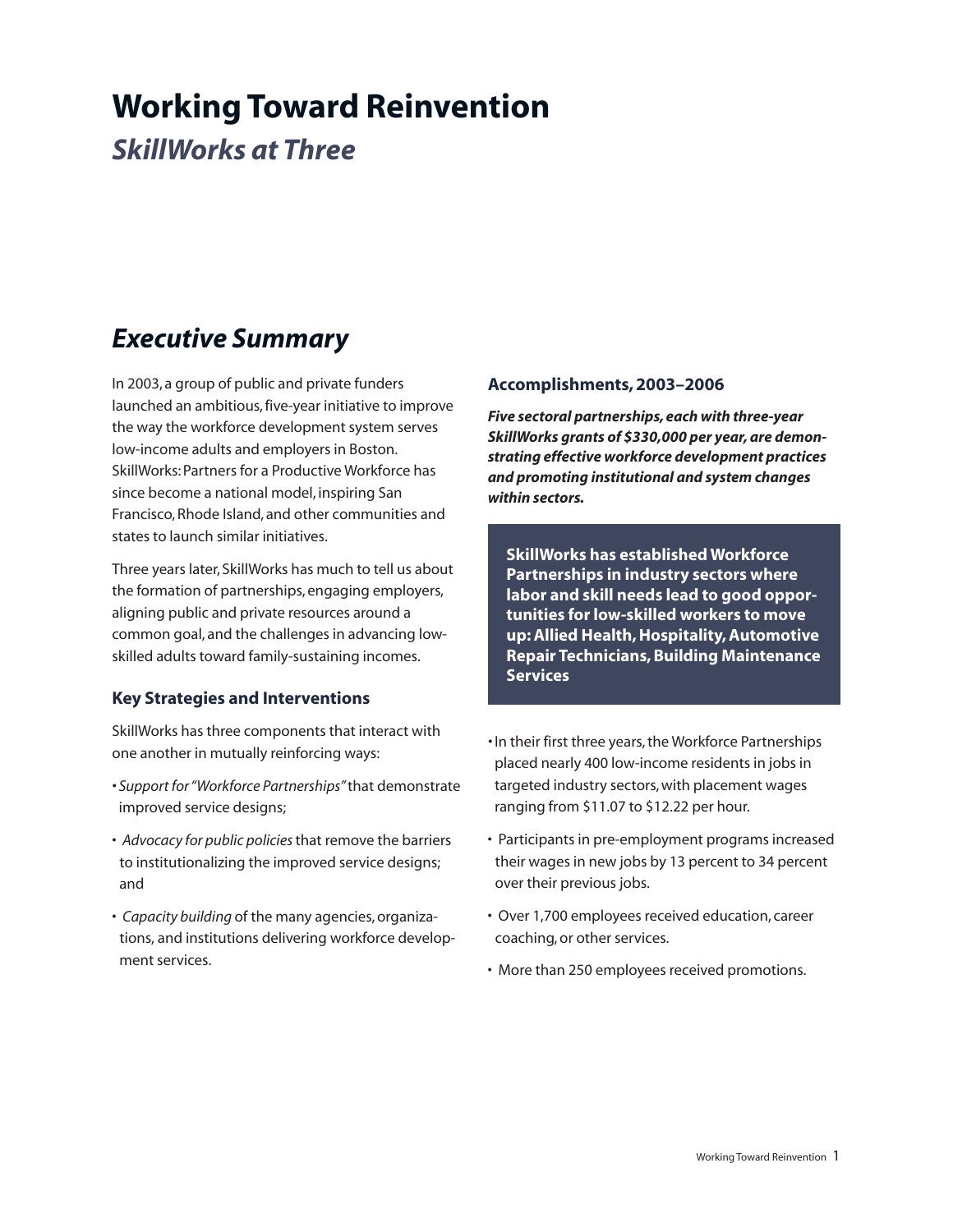*Three \$50,000 planning grants to evolving collaborations helped them achieve the capacity necessary to receive full SkillWorks funding to forge Workforce Partnerships.*

**Planning Grant Industries:Automotive Repair; Building Maintenance Services; Community Health Work**

*With a five-year,* \$1.5 *million grant, the Workforce Solutions Group developed a SkillWorks policy advocacy agenda and raised the visibility of workforce* development as a contributor to the 'economic well*being of Massachusetts.*

- *•* A coalition of over 20 organizations has come together to advocate for the SkillWorks policy agenda.
- The Massachusetts Economic Stimulus Act of 2004 increased resources by \$6 million statewide for programming incorporating SkillWorks'workforce partnership design principles.
- The Massachusetts Economic Stimulus Act of 2006 increased resources statewide for workforce partnerships on the SkillWorks model by \$11 million, and it provided more than \$13 million in new funding for other workforce development services.
- The Massachusetts legislature established a Workforce Accountability Task Force to align state policies for workforce development programs operated by multiple state agencies.

### *SkillWorks is building the capacity of communitybased organizations and other workforce development stakeholders to advance low-skilled workers to family-sustaining jobs.*

In the first phase of capacity-building, technical assistance to five community-based organizations strengthened their structures and systems and improved workforce development services and outcomes. Four of the five capacity-building grantees joined SkillWorks Workforce Partnerships.

Current capacity-building efforts support networking, technical assistance, organizational development, and training workshops that help Workforce Partnerships provide career advancement resources to job seekers and low- and moderate-income workers.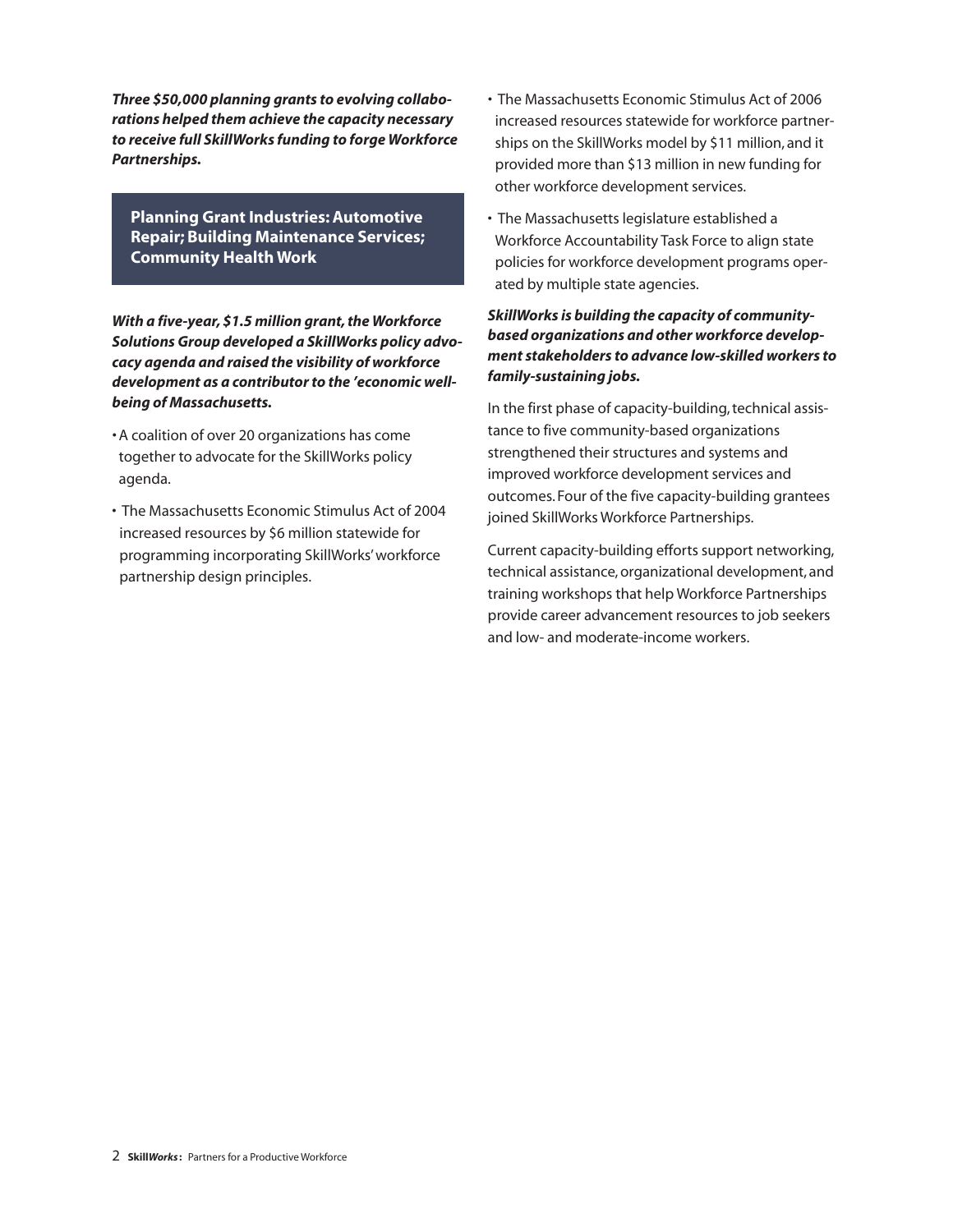# *Introduction*

In 2003, a group of public and private funders launched an ambitious, five-year initiative to improve the way the workforce development system serves low-income adults and employers in Boston. SkillWorks: Partners for a Productive Workforce has since become a national model, inspiring San Francisco,Rhode Island, and other communities and states to launch similar initiatives.

After SkillWork's first year, *Reinventing Workforce* **Development, published by Jobs for the Future, docu**mented the initiative's genesis, its strategies, and its goals. Since then, the participants in the initiative have learned much about forming workforce partnerships, engaging employers, aligning public and private resources around a common goal, and advancing lowskilled adults toward family-sustaining incomes. *Working Toward Reinvention: SkillWorks at Three* reports on the lessons and accomplishments at the initiative's halfway point.

### **SkillWorks Design: The Three Legged Stool**

SkillWorks seeks to reinvent the way workforce development operates in Boston.To do so,the initiative has organized a number of"best practice"design principles into a coherent strategy, and it works to bring them to scale and institutionalize them in the city's approach to workforce development.

Central to SkillWorks are Workforce Partnerships, sometimes referred to as workforce "intermediaries." Across the country, intermediaries have evolved in response to the dizzying proliferation of funding streams, target populations,performance standards, and service providers in the workforce development field. Their goal isto make workforce systems more accessible to their dual customers—employers and workers—by aligning resources, convening stakeholders around common interests, and brokering services to achieve shared goals. SkillWorks intermediaries focus on improving the success of low-skilled/entry-level workers and job seekers.

### **SkillWorks supports three distinct arenas of activity to achieve its overall goal of sustained improvement to the workforce development system:**

- *•* Workforce Partnerships;
- Capacity building; and
- Public policy advocacy.

### *Workforce Partnerships*

SkillWorks invests in industry-sector partnerships that collaborate with workers and employers to develop career advancement opportunities linked to education and training for low- and moderate-income individuals. These Workforce Partnerships, as they are termed, are intermediaries:they organize financial, educational, and training resources for low-skilled adults and for employers. Each receives three years of funding,totaling nearly \$1 million.

SkillWorks also awards planning grants of \$50,000 to support the formation of new Workforce Partnerships. Planning grants support research into the workforce development needs of industry sectors, as well as into evolving program designs and the development of partnership governance and management systems.

### *Capacity Building*

SkillWorks seeks to strengthen alliances within, build the infrastructure for, and enhance the knowledge available to Workforce Partnerships and other workforce development providers in order to help them serve employers and low-skilled, low- and moderateincome workers and job seekers. In SkillWorks'first two years,five community-based organizations received organizational development and strategic planning assistance to improve their ability to manage workforce development programs.Currently, SkillWorks capacity-building efforts are helping Workforce Partnerships improve their outcomes, plan for sustainability, and learn from one another.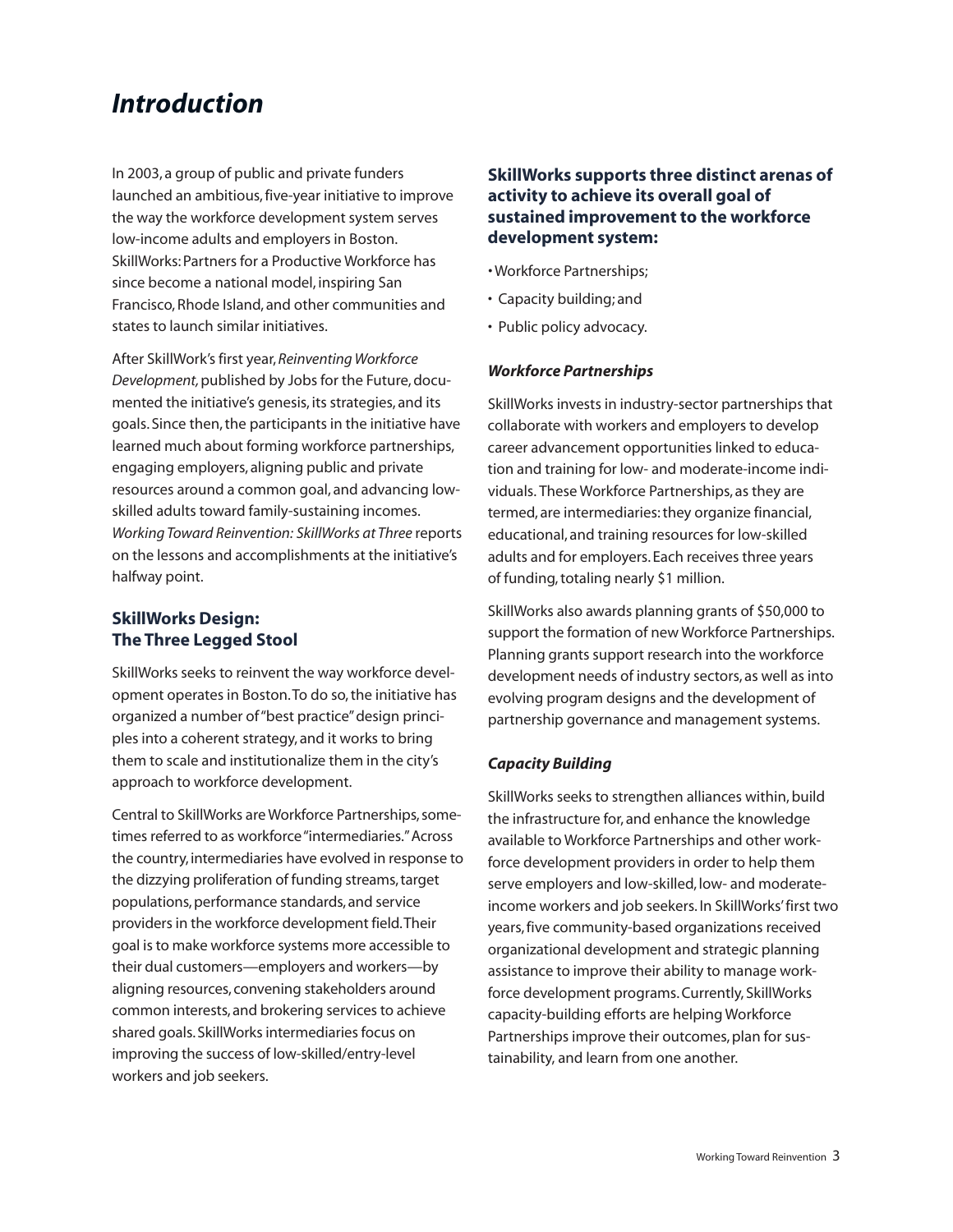### *Public Policy Advocacy*

To achieve long-term, sustainable improvements, SkillWorks organizes stakeholders from many parts of the system to institutionalize successful innovations emerging through the activities of the Workforce Partnership and Capacity Building components.

The partnership that leads SkillWorks'advocacy activities is an intermediary: it plays a central role in brokering agreements among the various interest groups relative to state legislation to increase resources for workforce development. In addition, it is addressing system policy and procedural changes.

### **Putting Ideas into Practice**

Built around and integrating SkillWorks'three components are a number of additional design decisions and operating principles. Some of these, like agreements among the funders, emerged with the initiative and have evolved with it.Others, like an explicit statement of a"theory of change,"emerged to fill gaps that appeared when grantees began giving shape and substance to the original conceptual framework.

### *The SkillWorks Theory of Change*

SkillWorks aims to improve the functioning of the workforce development system by supporting activities in each of the components that comprise its "three-legged stool":Workforce Partnerships, capacity building, and public policy advocacy.According to the SkillWorks theory of change, each component interacts with and informs the activities of the others, leading to sustainable, systemic progress.

Workforce Partnerships develop deep knowledge of the cultures, skill, competencies, and staffing requirements of groups of employers in an industry sector, as defined by its member firms'related workforce needs. As Workforce Partnerships demonstrate success in solving employer problems, they can directly influence and change employer policies and practices, improving the access of entry-level workers to advancement opportunities.

*For example: SkillWorks hasfunded coursesin workplace ESOL and computer literacy,which have greatly improved the participation of entry-level workersin staff meetings at hotels participating in the Hotel Career Center.As a result,Hilton Hotelsisinvestigating how to maintain these courses as an employee benefit after SkillWorksfunding ends.*

### *The SkillWorks Core Principles*

Six core principles guide SkillWorks'investments and form the basis for its advocacy:

**Advancement to economic self-sufficiency:** Workforce development should help low-skilled individuals—both employed and unemployed—get the skills they need to earn enough to support their families.

**Dual customers:** The workforce development system should serve both individuals and employers.

**A continuum of career ladder services:** Individuals should be able to access education at the right point, given their skill levels and stages in their careers.

**Workforce partnerships:** Workforce systems are complex.Diverse entities must be organized and coordinated to meet customers'needs.

**Sectoral organization of services:** Certain industry sectors and occupations have labor and skill needs that provide the best opportunities for low-skilled workers to move up.These sectors and occupations also require common services from the workforce system.

**Systems change—for employers, service providers, and funding:** For SkillWorks,success means that innovative,high-quality services are institutionalized within the workforce development system.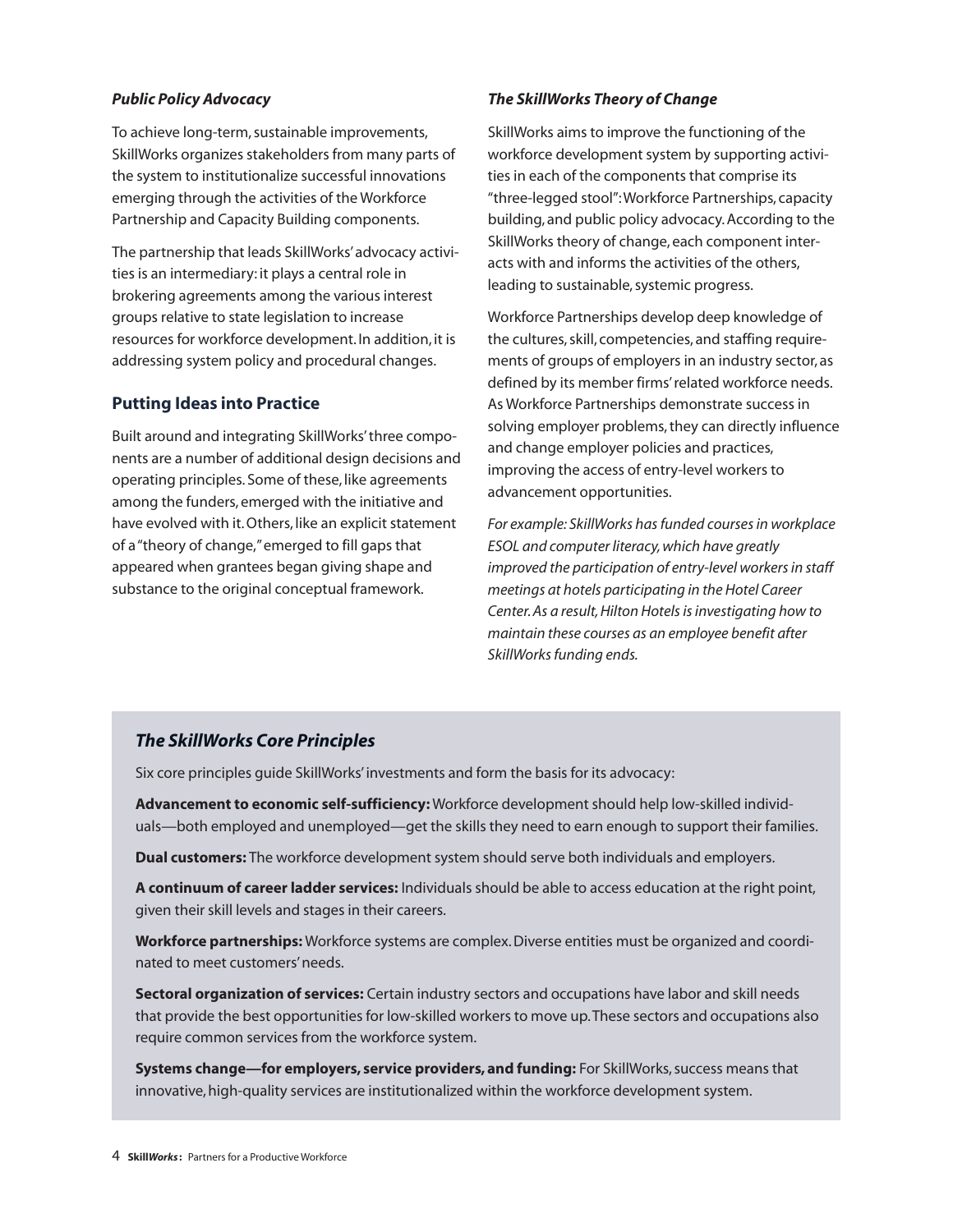The experiences of the Workforce Partnerships help identify practices that affect the success of the workforce development system in meeting the needs of employers and low- and moderate-income individuals. Some of these practices inform SkillWorks'advocacy, and some build the expertise of the field.

*For example:The Health Care and Research Training Institute brokered agreements among several community service providers and hospitalsto simplify the screening and referral of residentsto jobs.A"single point* *of contact" connects each hospital with one service provider,and that provider processesreferralsfrom the other organizations.*

Capacity building enhances Workforce Partnerships' expertise in organizing resources to meet the needs of employers,workers, and job seekers and in sustaining improved practices.Capacity building also builds the expertise of the workforce system in general to encourage the adoption of improved practices.

### *Supporting Workforce Intermediaries: A National Context for SkillWorks*

SkillWorks is part of a national initiative to generate support for workforce intermediaries and to help seed infrastructure that sustains dual customer career advancement approaches to workforce development.The national initiative, launched in 2004, is a collaborative effort of the Annie E.Casey,Rockefeller, and Ford Foundations. It supports and highlights promising demonstrations in order to inform policies and practices in communities and states and at the national level.

In Austin, Baltimore, Boston, New York City, and San Francisco, as well as in a statewide project in Pennsylvania, key stakeholders in workforce development have joined together in similar initiatives to help workers gain the skills they need and business to access the skilled labor they need.These stakeholders include private funders, public-sector leaders, research organizations, workforce boards, employers, advocacy groups, service providers, and others.

With support from the national funders, these six initiatives come together twice a year for peer learning meetings.They review promising practices in:building local capacity;seeding the development of new workforce partnerships; advocating for public policies that support workforce partnerships; demonstrating results; and evaluating progress.

What does it take for a community to serve significant numbers of low-skilled employees and employers? Communities involved in the national initiative have several key components in place or are building them:

- Civic actors and stakeholders are willing to change the way the workforce development is done.
- Local investors,private and public,will collectively target resources to support and grow a community wide system of workforce intermediaries.
- One or more labor market intermediaries provide or broker effective services for low-skilled workers and employers, and they can expand the numbers they serve.
- Local industries/employers have skill/labor shortages,opportunities for employees to advance to family self-sustaining wages, and a willingness to engage with and invest in creative workforce solutions.
- State or local public policy encourages and supports a changed workforce development system, and strong community advocacy will push effective public policy.

Not every community will build each of these components in the same way or in the same order.But investing resources to stimulate or support local investments in these components appears likely to lead to significant new workforce partnership capacity and scale.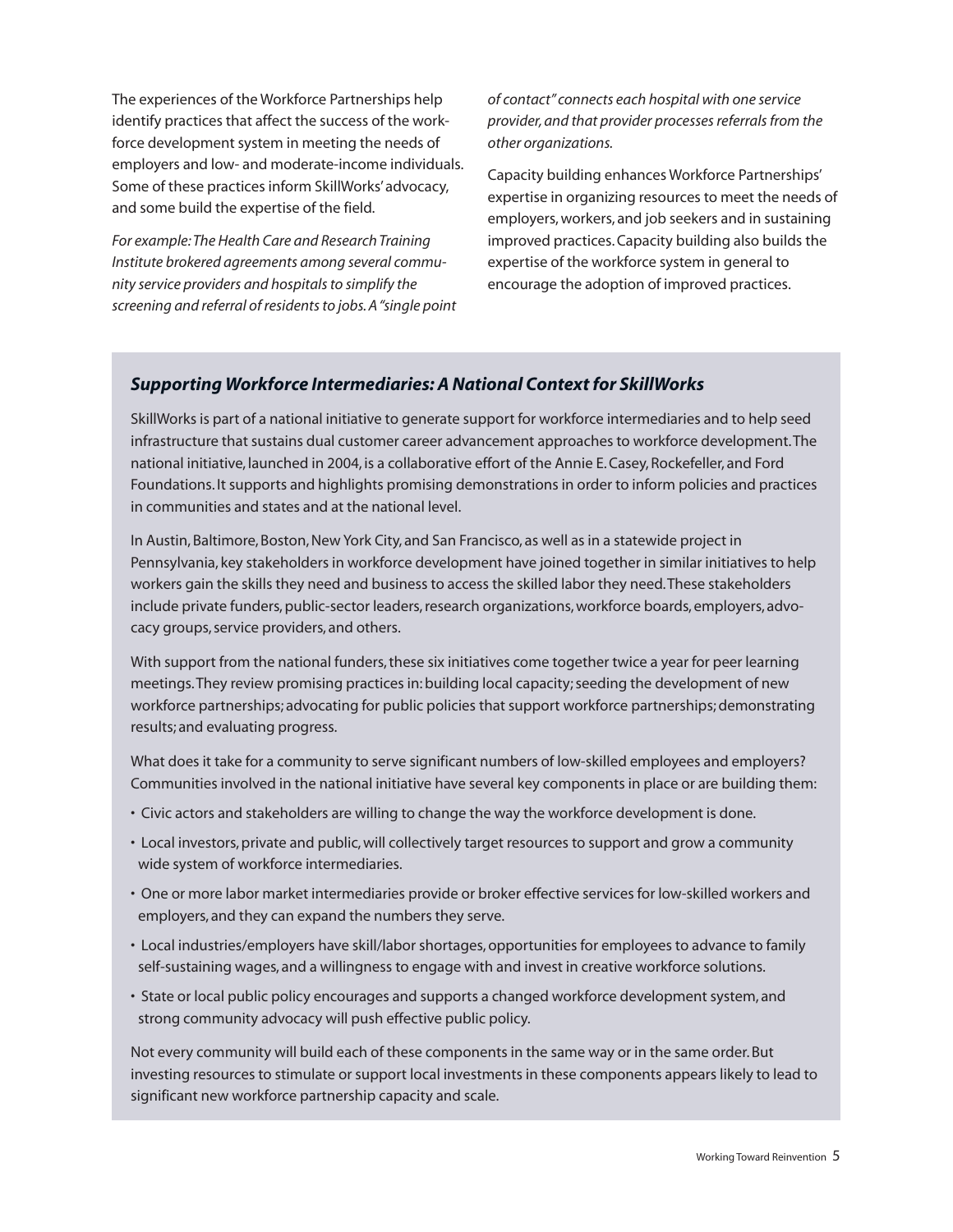*For example:Quarterly peer learning meetings among Workforce Partnership managersfacilitate joint problem solving and the transfer of expertise on a variety of issues, such as building employersupport for new human resources practicesrelated to career coaching for new hires.*

Advocacy for the adoption of successful workforce practices and strategies takes place at the state level. Capacity Building and Workforce Partnerships inform this advocacy,which paves the way for the spread of intermediaries to other sectors/occupations and to other parts of Massachusetts.

*For example:Workforce Solutions Group,which leadsthe SkillWorks policy effort,successfully advocated for a new state funding source called the Competitiveness Trust Fund,which willsupport workforce partnerships,as well asfor a Workforce Accountability Task Force,which will work on aligning state policies concerning workforce development.*

### *The SkillWorks Funders Group*

In an innovative arrangement, the SkillWorks Funders Group blends investments from fifteen foundations and public sources of workforce development financing into single public/private grants to service providers, providing a model for simplified, coordi-

nated program support (see the back cover for a complete list of funders).The merging of funds reduces the administrative burden on grantees for both fiscal and participant tracking,freeing up resources for services and for program improvements.

The Funders Group itself is an intermediary: it fosters a common systems change agenda among various public and private funders and encourages coordination among funding streams. Each SkillWorks funder may join the Funders Group,which meets bimonthly and serves as the initiative's policymaking and oversight body.

Each funder has one vote on initiative-related policy and funding decisions, regardless of its investment (although the public sector funders do not vote on,or provide financial support to policy advocacy activities). This strategy encourages participation by smaller funders,whose voice might otherwise be overwhelmed by larger investors.The proceedings of meetings are documented to provide accountability to each of the funders'own governing boards. In addition, the initiative provides special reports to meet the accountability requirements of its public funding sources,which treat SkillWorks (rather than the individual service providers) as a performance-based grant recipient.

### *Refining a Theory of Change*

A central proposition underlying SkillWorks is that synergies among its three components will make it more likely that"system changes"occur and are institutionalized.

This aspect of SkillWorks has yet to demonstrate its full potential. Initially,the Workforce Partnerships focused on start-up challenges and were too new to offer input to the policy agenda. At the same time, the Workforce Solutions Group was absorbed in building a statewide constituency, rather than on learning from the Workforce Partnerships.Capacity Building focused on improving the organizational structures of community-based organizations.

In 2004, an evaluation of SkillWorks, conducted by Abt Associates and Mount Auburn Associates, brought this challenge to the attention of the funders, which became more deliberate in seeking ways to foster synergies among the initiative's components.The funders developed the SkillWorks Theory of Change, which articulates more clearly how interactions among the three components would lead to systems change. In addition,they decided to use capacity building as the vehicle for convening the Workforce Partnerships and the Workforce Solutions Group in quarterly"peer learning"meetings to strengthen relationships and increase understanding of one another's work.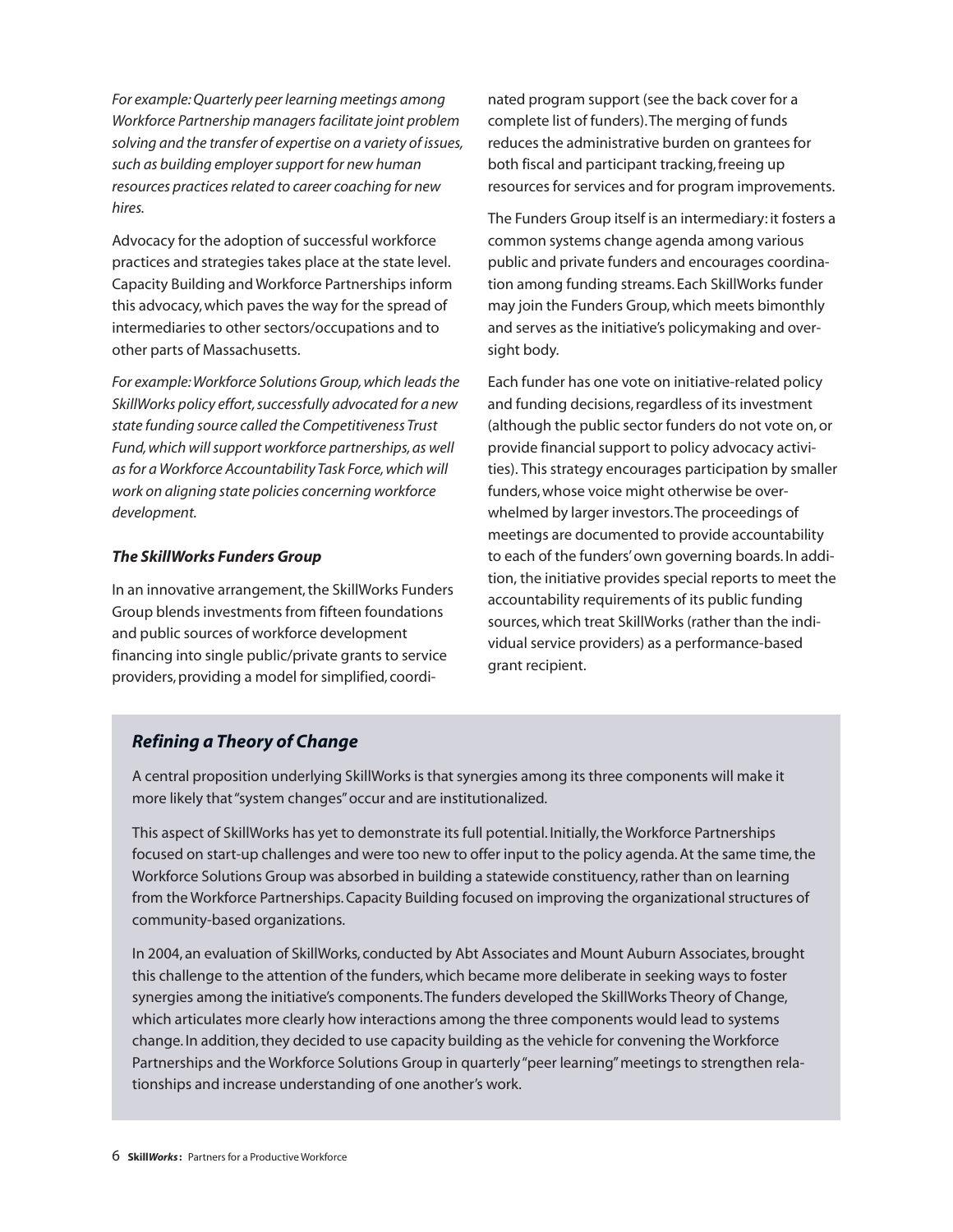Members of the Funders Group have demonstrated a high level of coordination from an unusual coalition of local and national foundations with city and state agencies.This is especially important because the contributing foundations participate actively in SkillWorks, serving on committees that provide oversight to each component and providing financing for services.

Three standing committees oversee SkillWorks investments, corresponding to the three initiative components: the Public Policy Committee;the Workforce Partnerships Committee; and the Capacity Building Committee.Ad hoc committees respond to topics as they emerge. For example, the Communications Committee conducted market research in order to generate a"brand"for the initiative.This research included interviews with employers and potential workforce development funders. As a result, the provisional name of the initiative, the Boston Workforce Development Initiative,was discarded in favor of the permanent name: SkillWorks: Partners for a Productive Workforce.

The SkillWorks Funders Group has attracted attention from other communities and states. Its structure, with representatives from each of the funding sectors, provides an opportunity for long-term system change through the involvement of many of the key stakeholders involved in supporting workforce development. The collaboration of multiple funders provides a more flexible source of support for innovative programming over an extended period. It also has engaged these funders in a dialogue over a common model of workforce development practice that can have broader system change impact.

To align resources, the initiative must articulate the areas where its goals overlap with those of its investors. SkillWorks'philanthropic partners developed a shared vision for the workforce development system, which was consistent with the goals of city and state policymakers.This aligned investment enhances clout. SkillWorks can fund activities that public or private funders on their own could not or would not support. For example, SkillWorks advocates for legislative systems change, an activity that public agencies could not support if they were the sole funding source.

Since its launch, SkillWorks has attracted new investors by matching what the initiative does to each funder's priorities. Strong management systems, coupled with strong reporting and evaluation processes, also help SkillWorks to market itself to public and private investors.

### *Financing*

The members of Funders Group have committed over \$14 million to SkillWorks.Over five years, \$1.5 million will be invested in public policy advocacy, \$2.8 million in capacity building, and at least \$7 million in workforce partnerships.The balance supports evaluation and program management, with a contingency fund for special projects.

Most funders make multi-year commitments to the initiative,which are renewed annually.This approach allowed SkillWorks to develop a five-year financing plan.

The initiative continues to recruit new funders. For example, the Robert Wood Johnson Foundation joined SkillWorks in 2005, enabling the initiative to expand into a new segment of the health care sector: community health work.

SkillWorks is creative in its use of private foundation funds to encourage public agencies to invest in bringing innovations to scale, integrating them into the workforce delivery system, and making them sustainable.The City of Boston's Neighborhood Jobs Trust made an unusual multi-year pledge of flexible public funding.This may help institutionalize SkillWorks reforms within the city's publicly funded workforce system.The city and SkillWorks negotiated a simple performance-based contract to transfer funds twice a year to the initiative.

The participation of the Commonwealth of Massachusetts Department of Workforce Development on the Funders Group has enabled the initiative to link to state expertise and resources, and it may form the basis for expansion beyond Boston in future years. Following the example of the Neighborhood Jobs Trust contract, a performancebased contract with the Commonwealth provides for the transfer of funds to the initiative, in part based on the accomplishments of the Workforce Partnerships.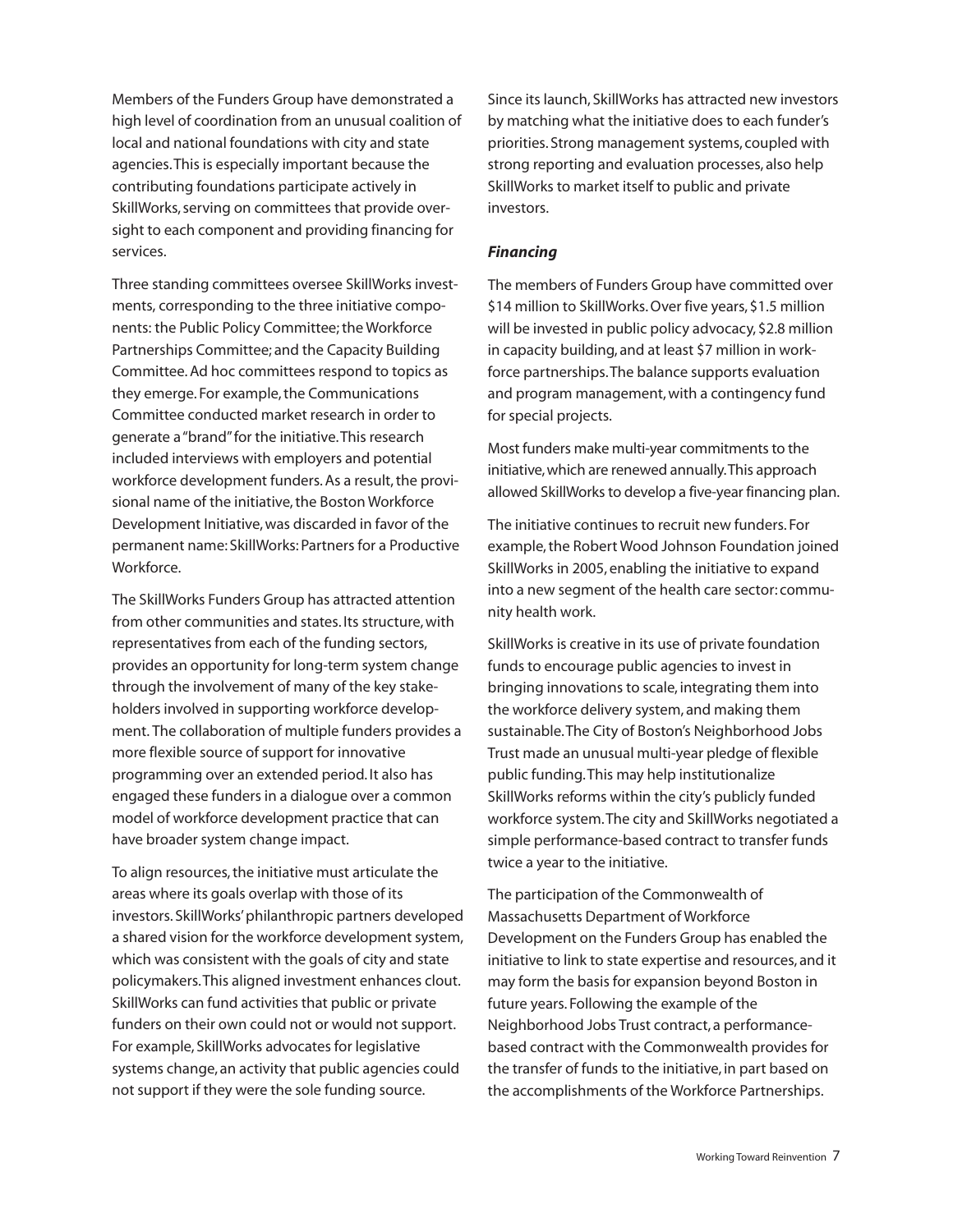## **SkillWorks Organizational Structure**



### *Management and Staffing*

SkillWorks is staffed by a full-time director. It contracts with Abt Associates and Mount Auburn Associates for evaluation,with Freeman Consulting for capacity building, and with Jobs for the Future for technical assistance on the initiative's structure and management. Additional consultants are retained as needed for capacity building and special projects.

The director facilitates the implementation of the three SkillWorks components as pieces of a coherent whole. She also advises the Funders Group on issues needing their attention, coordinates technical assistance to and monitoring of the grantees, and identifies policy issues that emerge from the activities of the Workforce Partnerships.

The director and management consultants together develop recommendations for the Funders Group on proposal specifications.They also review criteria to assist the Funders Group in selecting grantees and develop reporting systems to assess the initiative's progress toward its goals.

### **Evaluation**

Abt Associates and Mount Auburn Associates are jointly conducting a five-year outcomes evaluation of SkillWorks.They are examining its success in institutionalizing its core principles into Boston's workforce development system, as reflected in changed practices by service providers, employers, and the decisions of policymakers (e.g., legislators,foundations) around funding and service design.The evaluators help

SkillWorks grantees refine their goals into measurable outcomes for workers and employers.They also help grantees articulate how their activities contribute to improving workforce development systems.

In 2004, at the end of SkillWorks'first year of on-theground work,Abt Associates and Mount Auburn Associates produced a baseline report.This helped the funders refine and articulate their goals for the initiative. In 2006, the evaluators worked with the funders evaluation committee to develop a framework that articulates the changes that SkillWorks hopes to accomplish in service provider practices, employer practices, and the workforce system in order to reach scale and sustain the initiative's core principles (see Appendix:Projected Outcomes).

The evaluators also prepare annual assessments of the progress of each grantee toward its goals.These assessments guide refunding negotiations, and they enable the initiative to assure current and potential investors that strong accountability systems are in place.

Ultimately,the SkillWorks evaluation will provide longitudinal documentation of:

- Which interventions produce advancement for lowincome individuals;
- Which workforce development strategies are sustainable over the long term; and
- The ability of the"three-legged stool"of SkillWorks' theory of change to lead to sustainable improvements to Boston's workforce development system.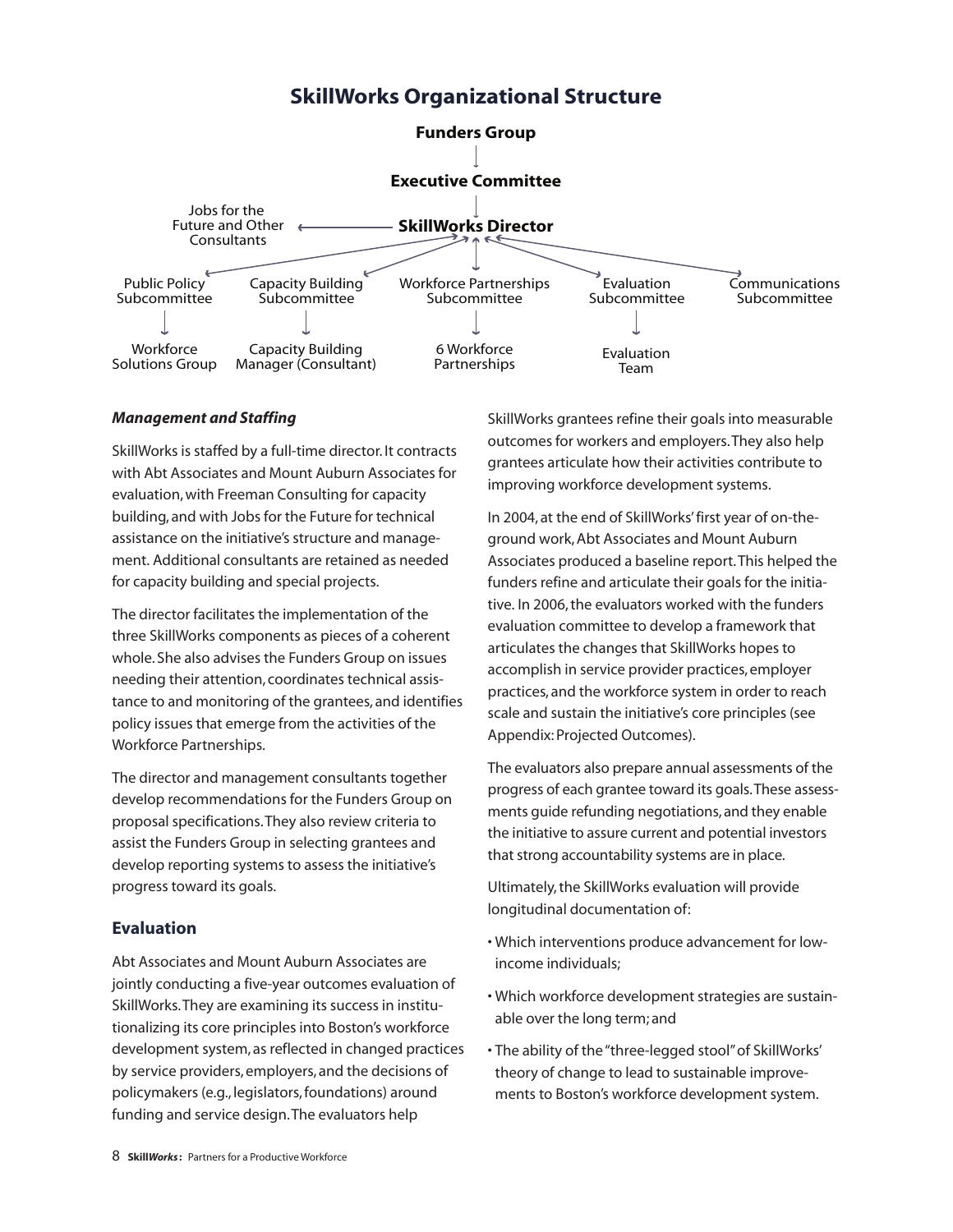# *The Accomplishments of SkillWorks,2003–2006*

SkillWorks engages service providers, employers, policymakers, and funders in experimenting with new ways to help low-income residents progress toward economic sufficiency, and it engages the stakeholders in workforce development in analyzing"what works"at several levels: systems, services, and the workplace.

### **Workforce Partnerships**

SkillWorks applies two principal criteria for selecting industry sectors and programs for funding as Workforce Partnerships:

- The accessibility of jobs in the sector to low-skilled residents; and
- The strength of employer commitment to building career pathways with wage advancement opportunities for frontline workers.

Between late 2003,when the Workforce Partnerships began delivering services, and 2006, the Workforce Partnerships served over 700 unemployed individuals and 1,700 incumbent workers. Of these, nearly 400 unemployed Boston residents found jobs with career advancement opportunities, and over 1,000 incumbent workers took multiple steps toward career advancement, including 260 who have received promotions.

### *Linking Pre-employment Training and Services to Incumbent Workers*

Workforce Partnerships have a powerful impact on participants, especially low-skilled, incumbent workers for whom career advancement is a stretch.Workforce Partnerships place career coaches and basic education instructors in the workplace to become acclimated to the business'procedures and expectations. Several of the Workforce Partnerships primarily focus on workers with very limited English skills and with low literacy levels who are unlikely to participate in—or benefit from—employer-provided occupational training. These partnerships encourage entry-level workers to participate at staff meetings or make productivity suggestions to their supervisors.They also help workers set personal career goals, create a plan for achieving those goals, and gain access to resources for following the plan.

Workforce Partnerships engage employers in a qualitatively different manner than do traditional training programs.They go beyond inviting employers to serve on advisory boards or provide guest lecturers or internships.The Workforce Partnerships encourage employers to pay more attention to lower-skilled workers, and they have become advisors to their employer partners on better ways to train adult learners and help workers balance work, family, and

### *Linked Worker Services*

Prior to SkillWorks,most workforce development programs in Boston either offered pre-employment activities or served incumbent workers. SkillWorks addresses both,within the same partnerships. Some incumbent worker efforts have expanded to more effectively reach community residents who lack jobs. And providers who previously focused primarily on pre-employment now also address the needs of incumbent workers.

The Workforce Partnerships have developed innovative strategies to improve the link between preemployment and incumbent worker services. For example, the Partnership for Automotive Career Education has the same career coach assist participants before and after they get a job.Partners in Career and Workforce Development has separate coaches for incumbent workers and pre-employment trainees during their first six months on the job, but it arranges a hand-off meeting with the participant and both coaches.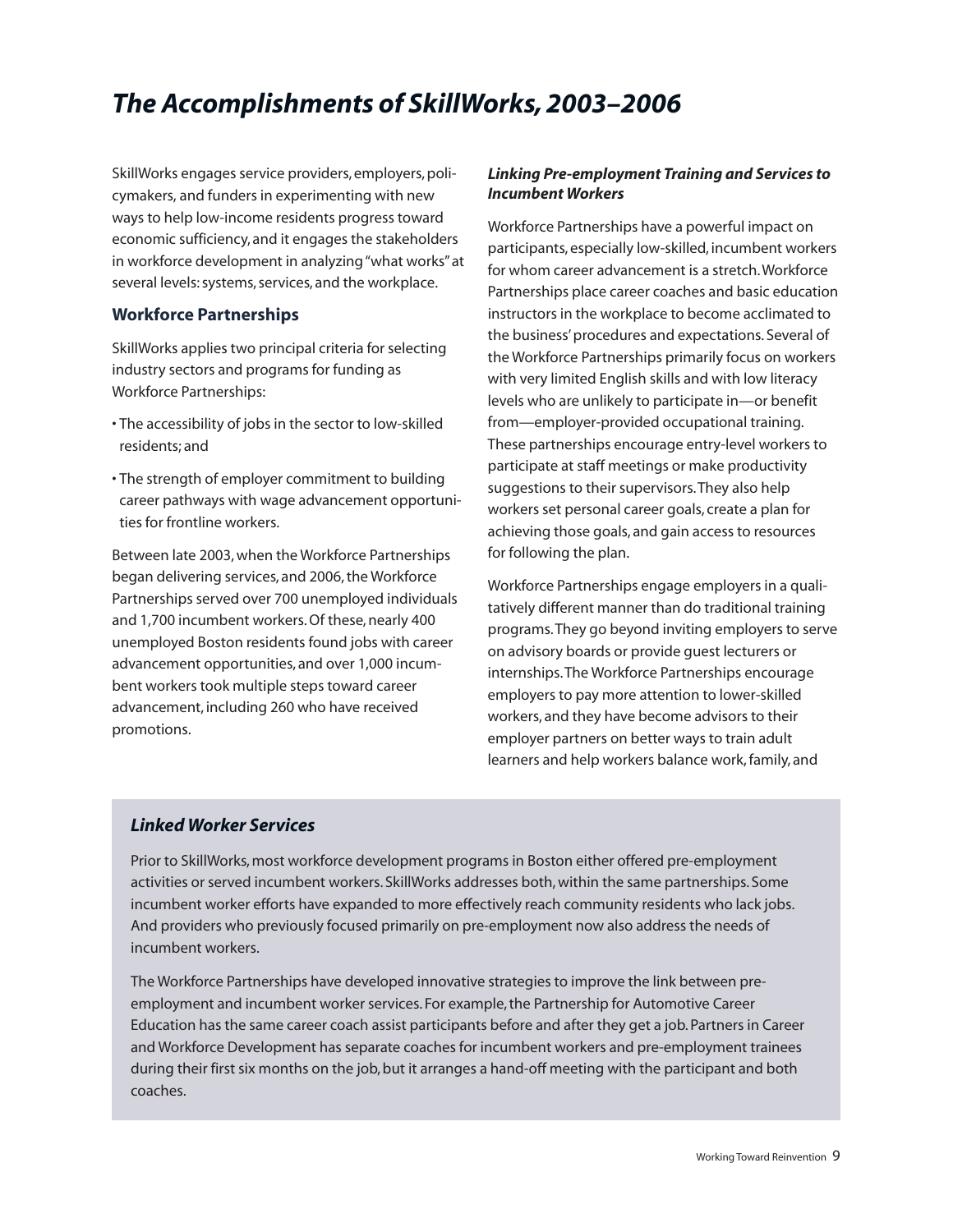### **SkillWorks Outcomes**

The chart below summarizes the services provided by and the outcomes of the five SkillWorks Workforce Partnerships. *The data for 2004-2005, covering December 2003 through November 2005,has been validated by the SkillWorks evaluators.*

The data for 2006 is preliminary; it covers December 2005 through November 2006. The total participants served is a *non-duplicated count of people receiving any of the following training or non-training services: occupational training, coaching, literacy,ESL,placement assistance,retention assistance,referrals,tutoring,mentoring,and mapping career pathways.The number of participants completing training includes multiple counts based on incumbent workers who participate in multiple training courses.The Partnership for Automotive Career Education and the Building Services Industry Career Path Project began operationsin 2005;the data reflect this.*

*In addition to the outcomes presented in the table,two-thirds of the incumbent worker participantsreceived wage increases over SkillWorks'first three years.While many increases were due to cost-of-living adjustments and may not* have related directly to completing training, they are important as a measure of job retention and of participants' *economic progress.Many SkillWorks projects base theirsuccess on academic credentials and skill attainments,which may not result in immediate,short-term wage gains but nevertheless help participants advance to family-sustaining wages over the long term.*

| <b>Pre-employment Participant Services</b><br>Participants |                                                       | 2004-2005<br>478 | 2006<br>259 |
|------------------------------------------------------------|-------------------------------------------------------|------------------|-------------|
|                                                            |                                                       |                  |             |
|                                                            | Health Care and Research Training Institute           | 103              | 80          |
|                                                            | <b>Hotel Career Center</b>                            | 92               | 50          |
|                                                            | Partners in Career and Workforce Development          | 89               | 36          |
|                                                            | Partnership for Automotive Career Education           | 14               | 26          |
| Participants placed in new jobs                            |                                                       | 240              | 156         |
| <b>Incumbent Worker Participant Services</b>               |                                                       |                  |             |
| Participants served                                        |                                                       | 1,040            | 657         |
| Completed training                                         | <b>Building Services Industry Career Path Project</b> | $**$             | 105         |
|                                                            | Health Care and Research Training Institute           | 439              | 225         |
|                                                            | <b>Hotel Career Center</b>                            | 260              | 185         |
|                                                            | Partners in Career and Workforce Development          | 36               | 43          |
|                                                            | Partnership for Automotive Career Education           | $\Omega$         | 105         |
| Promotions                                                 | <b>Building Services Industry Career Path Project</b> | $***$            | 17          |
|                                                            | Health Care and Research Training Institute           | 97               | $***$       |
|                                                            | <b>Hotel Career Center</b>                            | 12               | 14          |
|                                                            | Partners in Career and Workforce Development          | 109              | $**$        |
|                                                            | Partnership for Automotive Career Education           | $\overline{0}$   | 11          |

\* The Building Services Industry Career Path Project has no pre-employment component.

\*\* Not applicable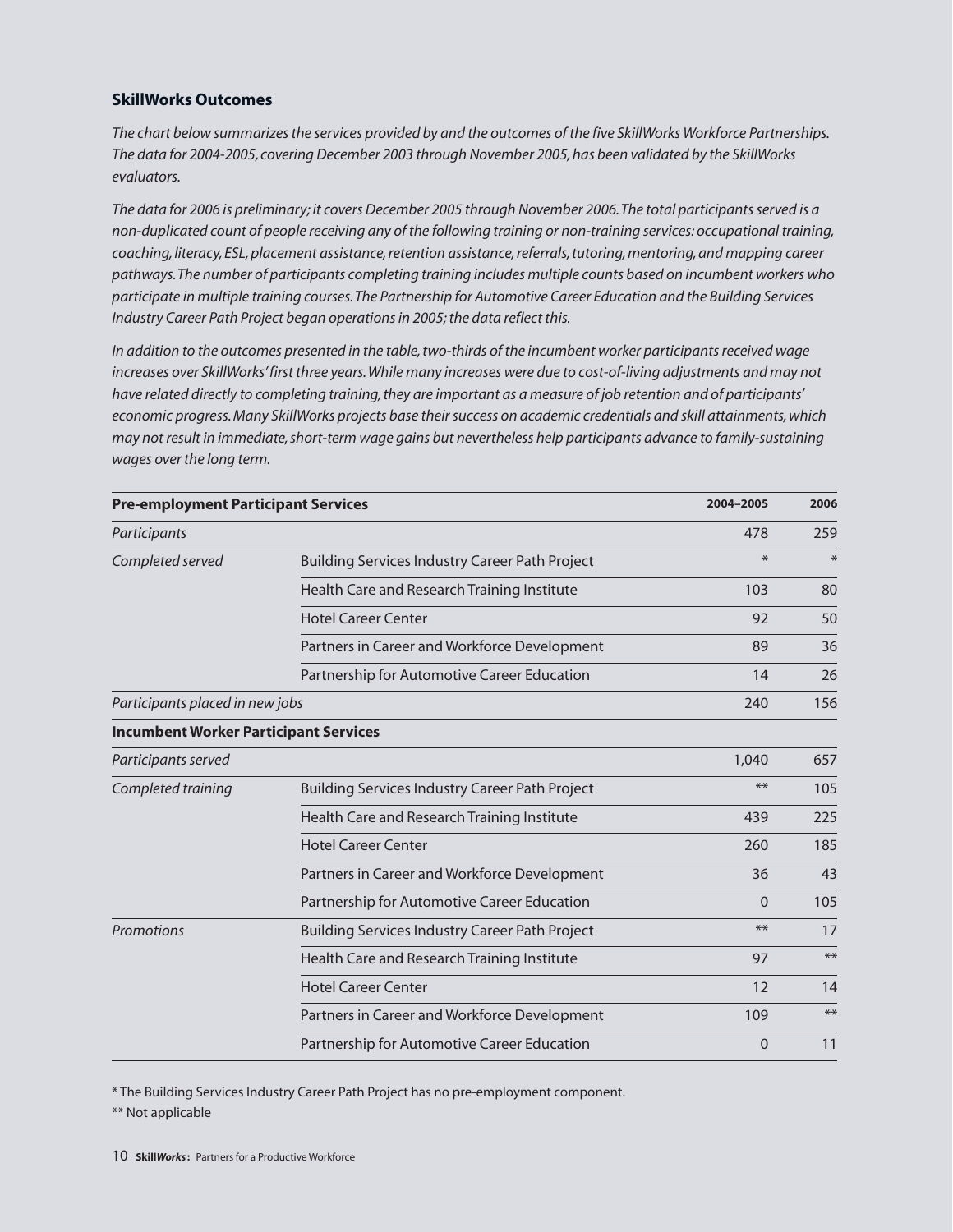training needs. For example,the Building Services Career Path Project provides janitors,who often work two or three jobs, with midnight classes in the office buildings where they work.

SkillWorks is explicit: it is not enough to have many small, isolated projects, even if those projects reflect best practices and career paths for low-income workers. Rather, partnerships aim for a larger scale, and, more important, SkillWorks seeks to ensure that improved practices are adopted broadly and institutionalized in both employer practice and the workforce development system.

Among the changes institutionalized through Workforce Partnerships are preferred-provider relationships between employers and nonprofit service providers, increased employer-paid release time for training, employer-supported career coaching, college courses offered at work sites, and the mapping of new employer-specific career ladders.These innovations, and others, are presented in more detail in the brief profiles of the five workforce partnerships established by mid-2006:

- The Boston Health Care and Research Training Institute;
- The Hotel Career Center;
- Partners in Career and Workforce Development;
- The Partnership for Automotive Career Education; and
- The Voice and Future Fund: Building Services Industry Career Path Project.

### *Boston Health Care and Research Training Institute*

The Boston Health Care and Research Training Institute provides a comprehensive array of education, mentoring, and career advancement opportunities to low-income,under-skilled community residents and entry-level workers in Boston's Longwood Medical and Academic Area (LMAA),one of the nation's highest concentrations of world-class health care and research institutions.

The institute has three goals:

- Expand health care and research job opportunities and career advancement paths for Boston residents living in or near the LMAA;
- Provide entry-level workers with education and supports to enable them to build skills, earn higher wages, and advance along career pathways; and
- Support employers, by improving their bottom line through increased retention of current workers,filling critical skills gaps, and providing a well-qualified workforce.

The institute was established in 2000, when the Jamaica Plain Neighborhood Development Corporation and Fenway Community Development Corporation joined with four health-related employers to undertake research and then provide training and career advancement opportunities for entry-level workers. Two years later, the institute expanded to eight employers. In 2003, the collaboration won a SkillWorks grant to expand the opportunities it offers to entry-level health care and medical research workers and to add training and coaching that open up career opportunities to other residents of the community. It has grown into a partnership of eleven health care employers, one union, ten community organizations, and four educational institutions.

Each year,the institute serves over 400 job seekers and entry-level employees, high percentages of whom progress toward family-sustaining incomes: 98 percent of pre-employment participants earn higher wages at placement than their pre-enrollment incomes, and 83 percent of incumbent workers complete one or more courses each year.

Employers provide significant financial support for the institute's operations and for participating workers, including paid release time and tuition reimbursement. The institute has convinced employers that the community can be a source of qualified job candidates to meet shortages of skilled workers. Employers report an 89 percent retention rate for entry-level workers enrolled in services over the first two years; 97 participants received promotions; and 233 received merit wage increases to participants. Supervisors report saving from half an hour to two hours a week from the enhanced skills of participants.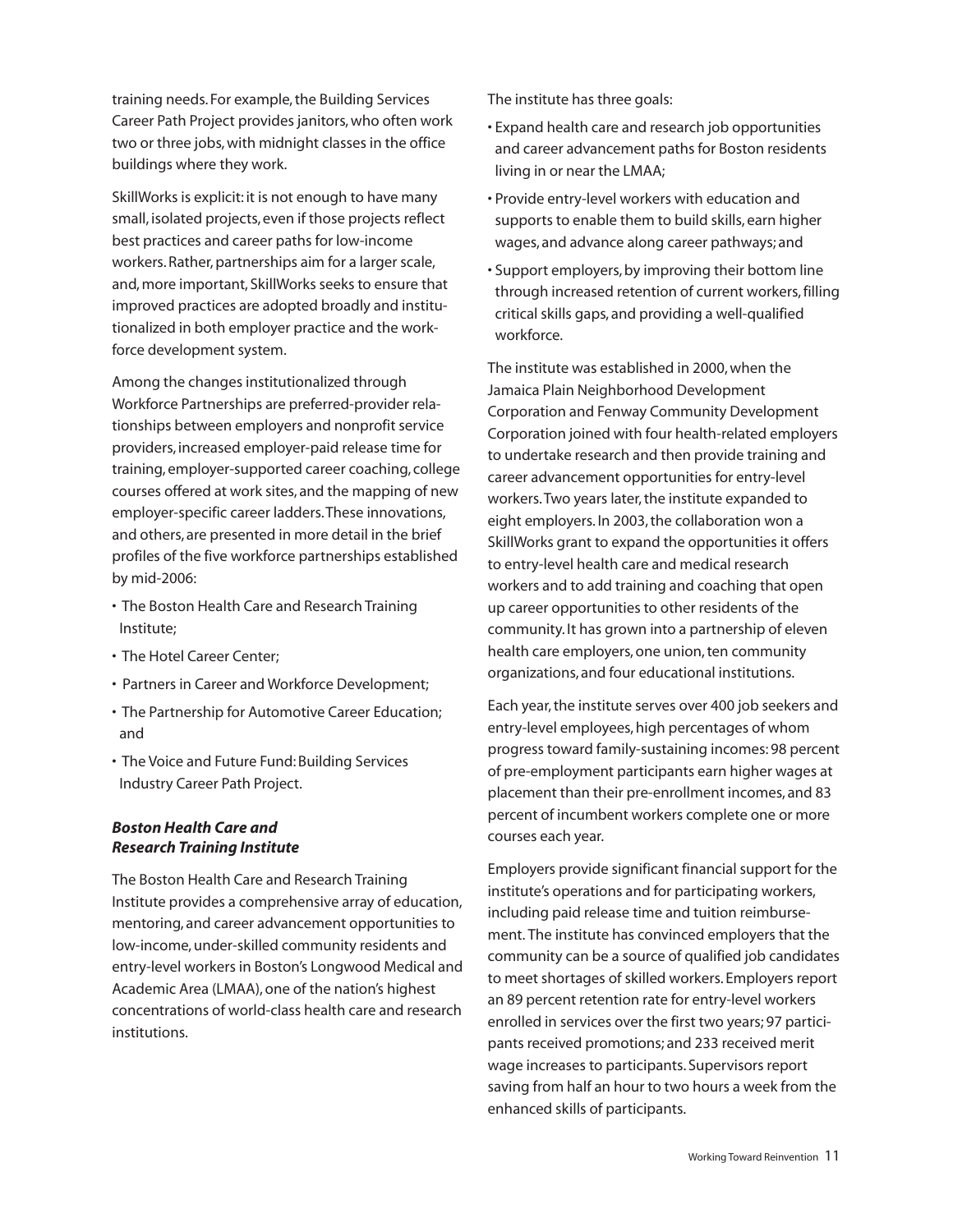### *Making of a Role Model:Grace Toledo*

Born and raised in Boston's Roxbury neighborhood,Grace Toledo graduated from the Boston Health Care and Research Training Institute's pre-employment training in June 2006 and then completed an internship in the finance office of Harvard Medical School's Cell Biology Department.Ms.Toledo is interested in pursuing a career in the medical field and would like to earn a nursing degree.

"This health training program made a positive impact on my life,with the excellent instructors of YMCA Training, Inc., and the help from the Employment Specialists, as well as my colleagues. In the program, I learned a lot,such as medical terminology and conducting myself in a professional manner during interviews.

"The program impacted [not only] me but also my daughter Shayla. She watched her dedicated mother with grit determination to be successful, and I influenced her to'reach for the sky.'She saw that I too was learning like her, and that school is very important no matter what [your] age."

The institute also has improved the process of referring job candidates from community organizations to hospitals, introducing the efficiency of a single-pointof-contact system.And it has collaborated with postsecondary institutions to make college courses and programs more accessible,with offerings at the Longwood area and at times convenient for the hospital workers.

The institute's ultimate vision as a SkillWorks partner is to establish a permanent health care education and training center for entry-level workers and community residents.The broad partnership and educational and service offerings—combined with sustainable enhancements to the workforce systems of employers and education and service providers—lay a strong foundation toward achieving that goal.

### *Hotel Career Center*

The hospitality industry relies on self-confident workers who have strong interpersonal skills and can communicate effectively with people of many cultures.Yet the industry also employs many recent immigrants with limited English and academic skills. The goal of the Hotel Career Center is to overcome this mismatch and help recent immigrants advance in hospitality careers.

The Hotel Career Center is a partnership of the International Institute of Boston, the Vietnamese American Civic Association, and Hilton Hotels

Corporation, Boston's largest hotel property management firm. It offers pre-employment training to job seekers and education and training for employees at five Hilton-affiliated hotels.Much of the education centers around English for Speakers of Other Languages:only 7 percent of pre-employment participants and 14 percent of incumbent workers in the program speak English as their first language.Training for job seekers also addresses job-readiness skills and includes an internship; pre-employment and incumbent workers benefit from computer courses, career coaching, and customized occupational training.

Since receiving a SkillWorks grant in late 2003, the Hotel Career Center has trained 219 job seekers and workers and posted high graduation rates: 88 percent of participants in the pre-employment program graduate, as do 98 percent of the incumbent workers in the computer workshops and English courses.To date, 79 percent of the job seekers have secured employment in hospitality, which is remarkable for recent immigrants who often have no U.S.work experience. Ninety-five percent of the incumbent workers in the program are still employed at Hilton, also remarkable in an industry with high turnover.

The program has made progress in convincing hotels to increase their investments in advancing the careers of entry-level workers. English courses based on hotel customer service for employees and training workshops for supervisors have helped bridge language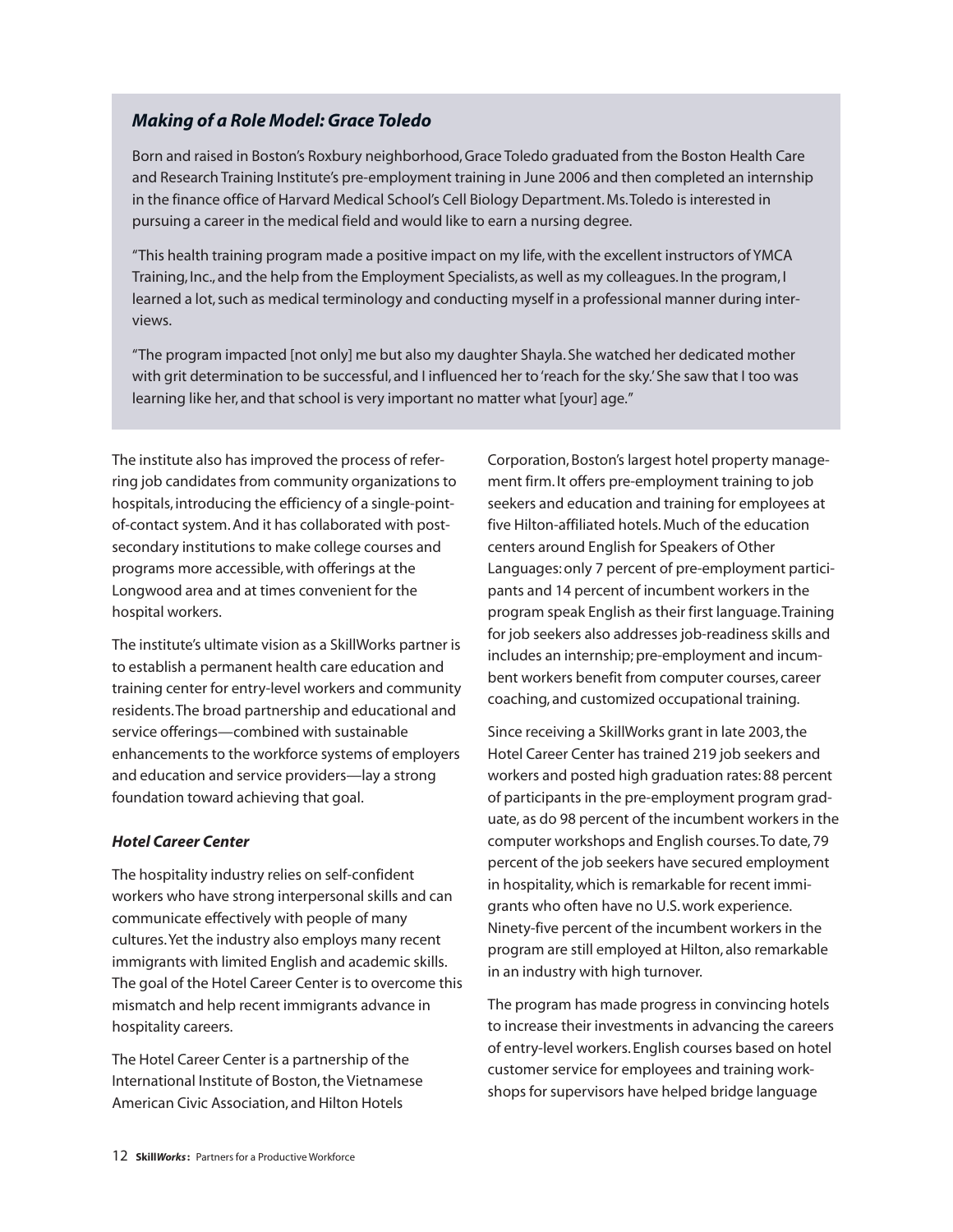barriers that previously undermined promotional opportunities. For the first time, the hotel chain has paid entry-level workers to attend basic education courses and obtain career coaching at work, and it has offered these services on-site.The hotels also have instituted policies and programs to assist workers in gaining education and promotions.

### *Partners in Career and Workforce Development*

The vision of Partners in Career and Workforce Development is to expand the tradition of learning among affiliates of Partners HealthCare to include entry-level workers and to enable low-income Boston residents to advance up the health care career ladder to jobs with family-sustaining salaries.PCWD is led by Boston-based Partners HealthCare, a not-for-profit network of hospitals, physicians, and community health centers that includes Brigham and Women's Hospital,Massachusetts General Hospital, and Spaulding Rehabilitation Hospital.The vision emerged from workforce challenges faced by the Partners affiliates, specifically shortages of nurses,radiologic technologists, and allied health workers.

As an employer-led program, a key PCWD strategy for addressing staff shortages is to "promote from within," providing opportunities for lower-level workers to advance into skilled positions.The program serves neighborhood residents and incumbent employees, providing a variety of career development activities that include one-on-one career coaching,recognition and support for managers and supervisors, and resources for human resources professionals.

In its first two years in SkillWorks, PCWD served 349 incumbent workers and 95 pre-employment participants. Ninety-three percent of the job seekers in PCWD's pre-employment training have graduated, and 85 percent have gotten jobs (most at one of the Partners HealthCare affiliates). Nearly half of those placed are still at Partners, and 234 incumbent workers enrolled in PCWD have participated in career exploration, pre-college courses, and college courses.Many have also taken GED and English for Speakers of Other Languages courses.Over half of the incumbent workers active in PCWD are interested in nursing careers, and over one-quarter are interested in radiologic technologist or surgical technologist careers.

### *Polishing Skills,Changing Directions: Samira Elazraoui*

Soon after Samira Elazraoui arrived in the United States from Morocco in 2003, she found a job in retail sales. She interacted well with customers and showed strong sales skills but dreamed of a bright future that would be difficult to realize as a salesperson.

The hotel industry offered more promise and Ms. Elazraoui had solid credentials:she spoke excellent English, she had distinguished herself at her previous job, and she was comfortable with customers. But at her first job interview, Ms. Elazraoui became bashful. She spoke softly and avoided eye contact. "In my culture, it is impolite to look a man or a superior or an elder in the eye,so I wasn't used to this,"Ms. Elazraoui explains.

She didn't get the job, but intent on finding her way into the business, Ms. Elazraoui talked with a friend who had landed a position at the Park Plaza Hotel after graduating from the Hotel Career Center.With the friend's encouragement,Ms. Elazraoui signed up—and changed the direction of her life.

The six-week program at the Hotel Career Center addressed the entire process of applying for a hotel job. Ms. Elazraoui shadowed hotel staff,toured local hotels, and learned the computer and customer-service skills they needed.And every day,she allocated 45 minutes to preparing for the interview, enduring rigorous simulations."The Hotel Career Center polished my skills,"she says.

Ms. Elazraoui is now the night audit supervisor at the Hotel @ MIT, earning \$13.75 per hour, and she is on her way in a career she loves.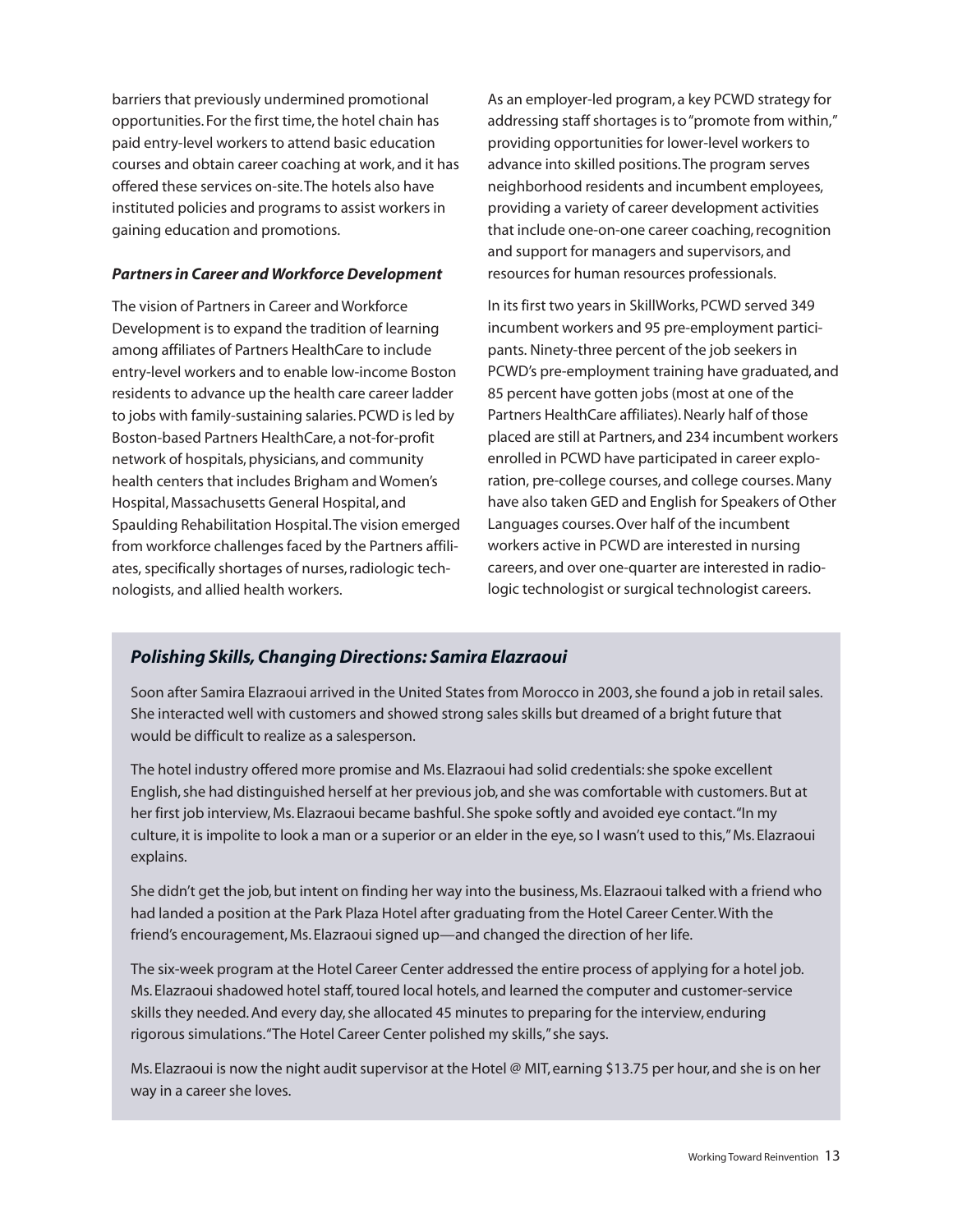PCWD has raised awareness of health care career options and career paths among job seekers and employees within the Partners network. It also has nurtured partnerships between employers and community-based organizations to make entry-level to health care jobs more accessible, and between employers and educational institutions to expand opportunities for entry-level workers.

### *Partnership for Automotive Career Education*

The Partnership for Automotive Career Education helps low-income and low-skilled Boston residents earn family-sustaining wages and enter well-defined, lucrative career paths in automotive repair. Simultaneously,the partnership collaborates with employers to understand the skill needs of current auto technicians and develop courses to address those needs.By better preparing candidates for jobs and by training incumbent workers,PACE improves retention and career advancement and reduces high turnover.

PACE's broad collaboration brings together four automotive service employers, three community-based organizations,two educational institutions, and the Massachusetts Automobile Dealers Association. It began in 2003,when the community organizations saw an opportunity to connect their constituents to good jobs in an industry with a high demand for skilled employees.All three were already providing pre-training in basic skills and job-readiness training in the biotechnology industry. SkillWorks enabled them to deepen an already strong relationship and launch a program of education, training, and career coaching for individuals seeking employment or advancement in auto repair.

After 10 months of SkillWorks planning, the program started in 2005 with Introduction to Automotive Maintenance, a set of training courses for job seekers and current workers in non-repair positions. It gradually phased into offering Intermediate Automotive Maintenance training for repair workers who,with additional training, could advance in their careers.

### *It Can Be Done: Toddye Anderson*

Toddye Anderson had been homeless for nearly a year. She had lost her job and apartment due to medical issues—her own and her family's, and she was living in a shelter. But Ms. Anderson wanted to go back to school, and she knew she needed a good job. She also knew that while she had to rely on herself, she would need help.

That help came from Partners in Career and Workforce Development, which offered her training, placed her in a job, and started her on the path to a career in health care.PCWD also gave her an internship at a hospital and career coaching to help her define and stick to her goals.

Today,Ms.Anderson works full-time in the Pediatric Neurology Department at Massachusetts General Hospital.Her supervisor supports her ambitions, and Ms.Anderson has a flexible schedule that allows her to attend college. As a step toward studying to be a nurse, she has completed her first semester at Bunker Hill Community College.Ms.Anderson has also moved into her own apartment and won a college scholarship through a program to help homeless women and their families get back on their feet.

"Through PCWD, I was able to get the support I needed to succeed. Everywhere I went, there were people who were willing to take the time to help me and provide information and resources that I might not have seen and didn't have time to look for,"says Ms.Anderson.

"There were five people at my homeless shelter who also tried to pursue education and training,but all of them have dropped out except for me. I worked hard, of course, but the support and resources I received also helped me overcome the many obstacles in my way.Today, I am a board member for Homes for Families, and I encourage others not to give up on their dreams and tell them to pursue education and training. I think I am an example that it can be done."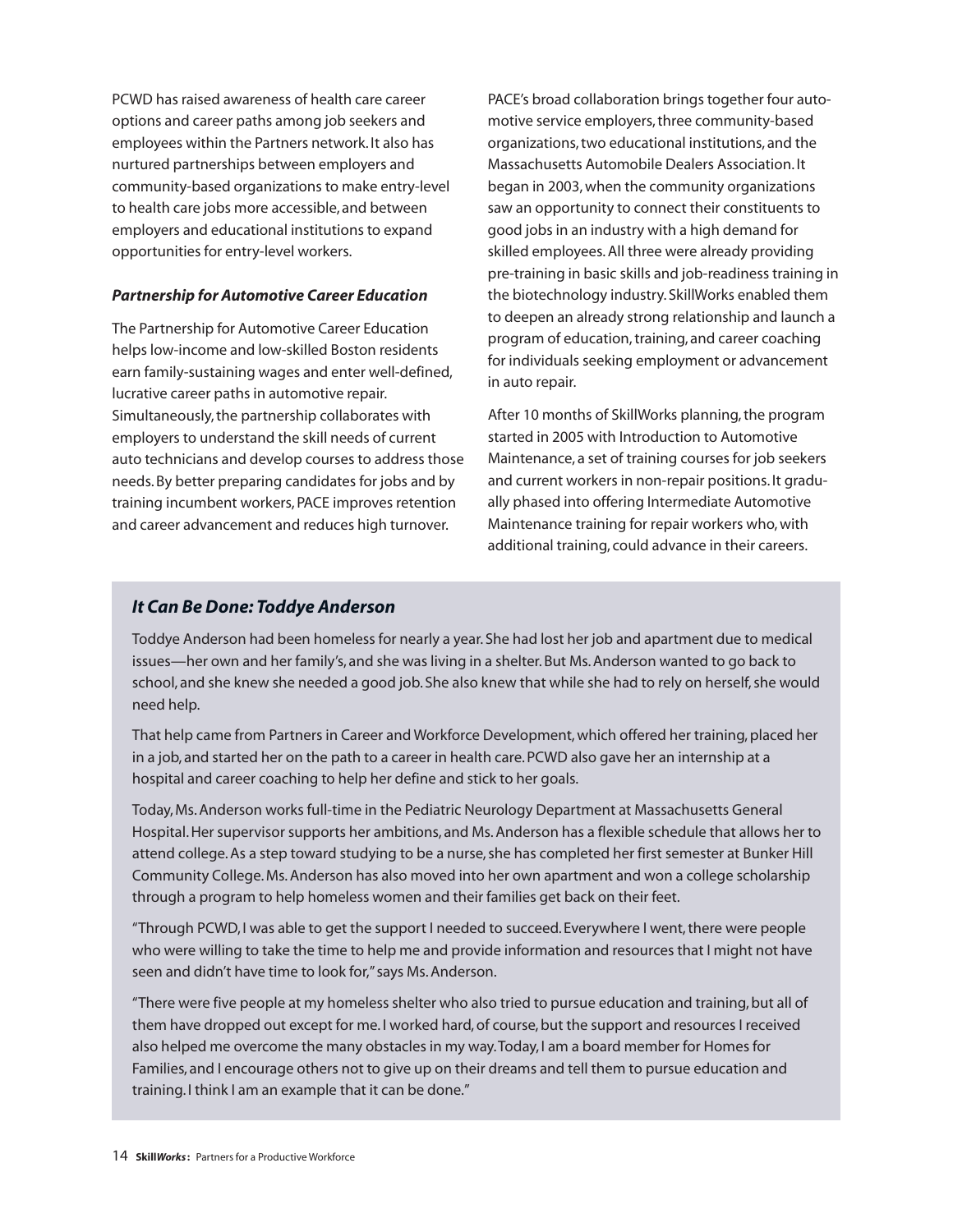### *Future Teacher: Edward Nixon*

Two years ago, Edward Nixon was asked if he would be interested in participating in an automotive training program."It must have been divine intervention,"says Mr.Nixon."That was exactly what I needed."He called immediately to sign up and was told that PACE, the SkillWorks-funded Partnership for Automotive Career Education,would be starting in about a year. Sure enough, about a year later,he went down to the Urban League, filled out an application, interviewed, took tests, and entered the program.

Mr. Nixon had worked at an auto repair shop in Boston, but he felt was going nowhere and learning no new skills.PACE appealed to him because he would be able to build up his skills and eventually get a better job. Over the next year,Mr.Nixon completed two semesters of automotive training at Benjamin Franklin Institute of Technology, and he landed a job at Sullivan Tire even before he finished the training.

"PACE motivated me and helped me learn.[It] helped me make connections between the classroom and the workplace and apply what I was learning in class on the job. I got to be more skilled and more knowledgeable, and I developed the drive to learn more. At my old job, I never thought about becoming ASEcertified [Automotive Service Excellence] or continuing my education.My boss wouldn't support me to do those things either. At PACE and at Sullivan Tire, they really support and push me to go to class and help me think about an automotive career path.

"I want to go back to school and get my Associate's and my Bachelor's degrees in automotive technology. I want to earn all eight ASE certifications and become a Master Technician.Maybe I'll teach automotive classes one day."

To date, 33 participants have enrolled in the introductory training, and 27 have completed it.Graduates placed in auto repair jobs earn significantly higher wages than they did in their old jobs: \$11.07 per hour to start, compared to previous wages of \$9.50 for fulltime workers and \$8.50 for part-timers.As of mid-2006, 80 percent of the graduates still worked with the firms that hired them after the training.

Seventeen incumbent workers have enrolled in the intermediate training sequence, and 14 have completed it. Several of these workers have received wage increases and promotions as a result.

PACE also has made significant progress in engaging its employer and educational partners. Employers are much more committed to offering education opportunities and investing in their workers (e.g.,offering paid release time for training, paying training fees). The education partners have collaborated closely with PACE to design and deliver the training, and they have changed an existing auto repair program to better fit these workers'schedules.And they now offer college credit for workers who complete the auto repair training course.

### *Voice and Future Fund: Building Services Industry Career Path Project*

The Building Services Industry Career Path Project is a labor-management partnership between Service Employees International Union (SEIU) Local 615 and seven employers, including both building owners and maintenance contractors.The project's purpose is to catalyze the creation of permanent, sustainable career pathways in the industry—from part-time building cleaners to skilled maintenance workers—by improving both English and occupational skills and strengthening human resource practices and policies. The Workforce Partnership attends to the concerns of workers,maintenance contractors, and building owners as it develops pilot services and policy improvements that affect industry practices "locked in"through formal policies or collectively bargained contracts.The Voice and Future Fund, an industrybased non-profit, staffs the project.

Many entry-level janitors are recent immigrants, with limited English skills and little formal or vocational education.On the employer side, job descriptions are rare and, when they do exist, do not describe job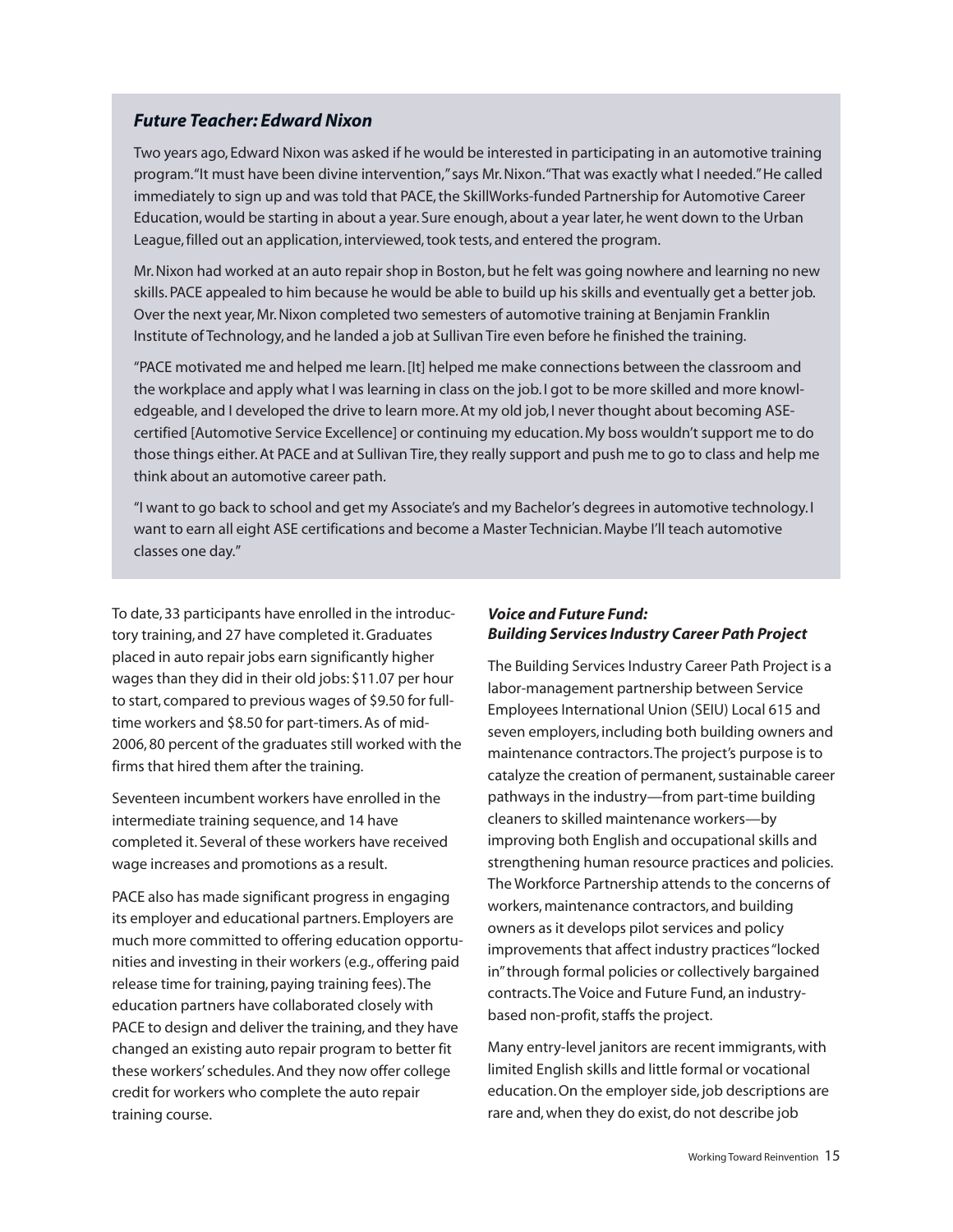requirements accurately or thoroughly. Few job openings are posted, and there are few formal human resources personnel or practices.Natural career ladders that might enable workers to advance are rare in this industry.

The Building Services Industry Career Path Project has set out to change all this. In 2002, following an acrimonious strike, SEIU Local 615 created the nonprofit Voice and Future Fund to expand opportunities for working janitors. In 2004, the VFF received a SkillWorks planning grant to create a new Workforce Partnership, and in 2005, it received funding to implement career advancement services for part-time building cleaners by building worker skills and revising human resources policies.Ultimately,the union hopes to develop an education and training fund similar to those created by service unions in other cities, including New York City, Chicago, and Los Angeles.

In early 2005,the VFF began the Building Services Industry Career Path Project, a career pathway model of education, training, and career coaching. The project offers education in basic English, a 108-hour building maintenance course, and"clean room"training for employees cleaning biotech labs. In its first two years, 138 workers enrolled in an education or training course; 76 percent of the students who took the ESL course completed it; and 95 percent of the participants in the first building maintenance class graduated in 2006.

Project staff work closely with employers on"promotion projects"to improve the companies'internal human resources policies and career advancement opportunities.The VFF has collaborated with OneSource and Unicco, in particular, to develop tools and processes for career advancement programs that define job descriptions and the competencies needed for better jobs. Moreover, some of the building owners for whom contractors work have become engaged in this win-win project.

The project has gained the commitment of maintenance contractors and building owners to education and training, as well as to providing career advancement opportunities.And against the backdrop of the contentious 2002 strike,it has demonstrated the value of a shared commitment to good jobs and career paths.

### *Planning for New Partnerships*

SkillWorks devotes substantial funding for planning activities leading to the creation of new Workforce Partnerships.Many stakeholders consider that this feature is critical to achieving the initiative's goal.

To date, three new Workforce Partnerships have formed as a result of this design feature. Each operates

### *New Leaders: Margarita Restrepo*

Almost 20 years ago, when Margarita Restrepo immigrated to Massachusetts from Columbia, she went to work immediately, cleaning office buildings in downtown Boston.Because most janitorial jobs are part time,Ms.Restrepo worked two jobs to support her family. She had neither time nor money to take classes that would improve her skills and help her get a better-job.

Ms. Restrepo was ready when the janitors' union, SEIU Local 615, began offering English as a Second Language classes and building career pathways for cleaners. She enrolled in the English classes, which were offered at 10:00 p.m. in the building where she worked, and soon she could answer questions, give directions, and read instructions.

With her improved language skills, Ms Restrepo now supports her family working only one job, for Evergreen Management as a cleaner at Everett's Whidden Hospital. The Building Services Industry Career Path Project also provides leadership training for janitors, and Ms. Restrepo's fellow workers have elected her to the executive board of her union, which represents 16,000 cleaners, maintenance workers, and security officers in higher education and commercial buildings.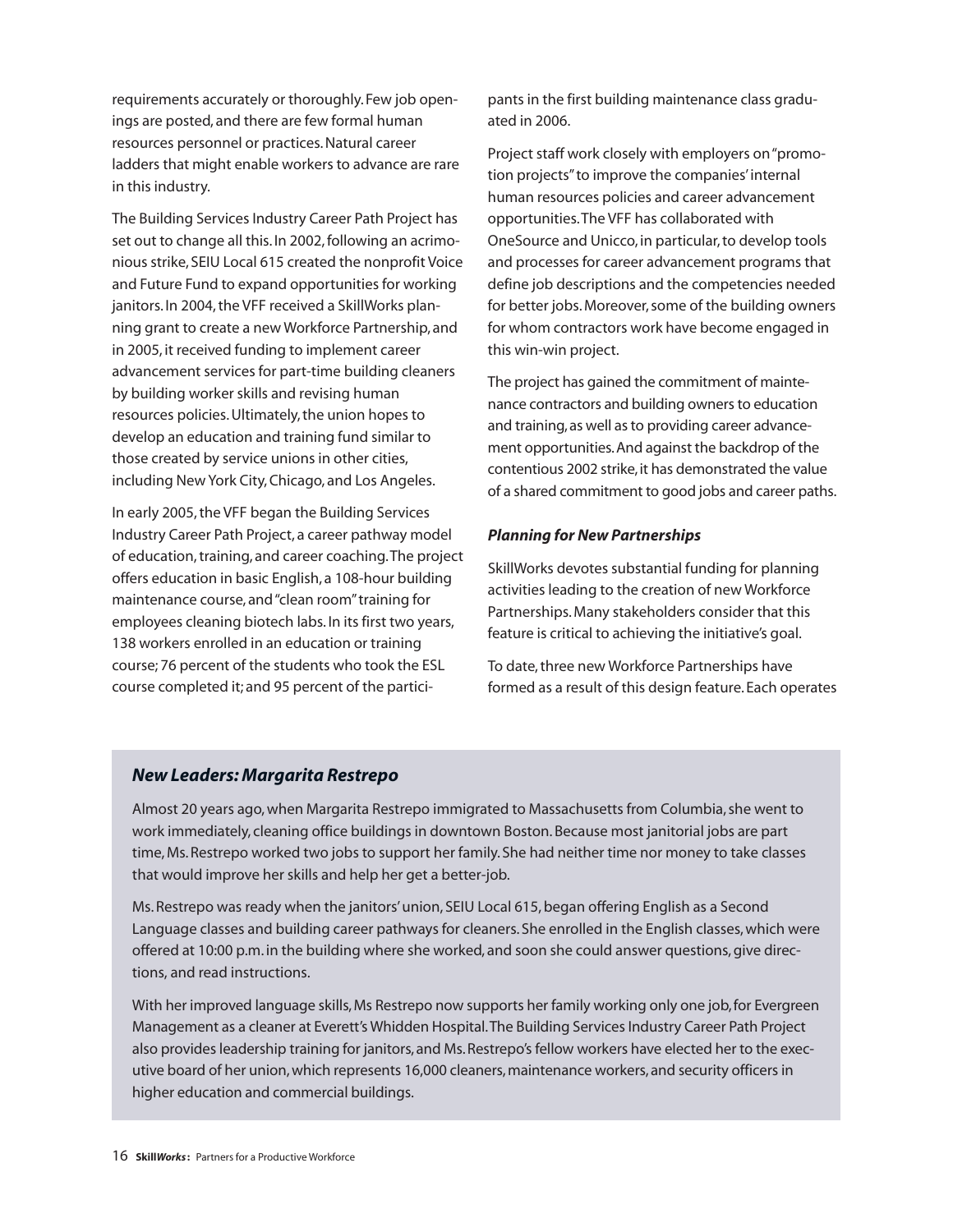### *Expansion: A New Workforce Partnership*

In 2006,with funding from the Robert Wood Johnson Foundation, SkillWorks awarded \$50,000 to Action for Boston Community Development to form and lead a Workforce Partnership to design a career advancement initiative for community health workers.The partnership, in collaboration with several hospitals and community health centers,the Massachusetts Association of Community Health Workers,the Massachusetts League of Community Health Centers, the Massachusetts Department of Public Health, and two community colleges,will:

- Develop academic and career counseling resources;
- Work with employers on credentialing standards for community health workers; and
- Work on a public information and advocacy plan.

Based upon a successful planning process, SkillWorks will make a three-year commitment,totaling nearly \$1 million, to the initiative's sixth Workforce Partnership.

in an industry sector that was not targeted in either the state's or the city's economic development or workforce development plans: automotive repair, building maintenance, and community health work (see box on this page).

SkillWorks'selection criteria for planning grants emphasize active employer participation in the design and work plans of a Workforce Partnership. Employers in automotive repair, building maintenance, and community health work were experiencing critical workforce challenges in the local labor market, and they were strong leaders in supporting the nascent intermediaries.The planning process enabled service providers and employers to customize curricula, deepen their understanding of each other's work cultures, and develop work plans with the assurance that their efforts would result in services.

Even with planning grants,Workforce Partnerships experience steep learning curves in the transition to implementation. Start-up challenges range from hiring staff, to recruiting participants, to customizing SkillWorks design features.The partnerships"learn by doing"how best to implement new kinds of services, such as providing career coaching to low-skilled incumbent workers in a manner that is both cost effective for the partnership and respectful of the workplace culture of the employer.

### **Public Policy Advocacy**

While other groups in Massachusetts address public policies to improve particular aspects of the workforce system, SkillWorks is unique in its strategic approach, the resources it can focus on policy reform, and its "organizing"activity that seeks to deepen the constituency advocating for workforce development resources and system change.

The Workforce Solutions Group*,*a partnership of the Crittenton Women's Union,the Massachusetts AFL-CIO,the Massachusetts Communities Action Network, and the Massachusetts Workforce Investment Board Association, leads a broad-based coalition of more than 20 organizations that is:

- Developing and promoting a common advocacy agenda based on SkillWorks' core principles and innovative design features; and
- Raising the visibility of workforce development as a contributor to the economic well being of the Commonwealth.

Several priorities reflecting SkillWorks' core principles guide advocacy activities:

- Building a broad continuum of services;
- Creating industry-responsive career ladders aimed at the advancement of low-wage workers;
- Coordinating the funds and policies of all agencies involved in workforce development;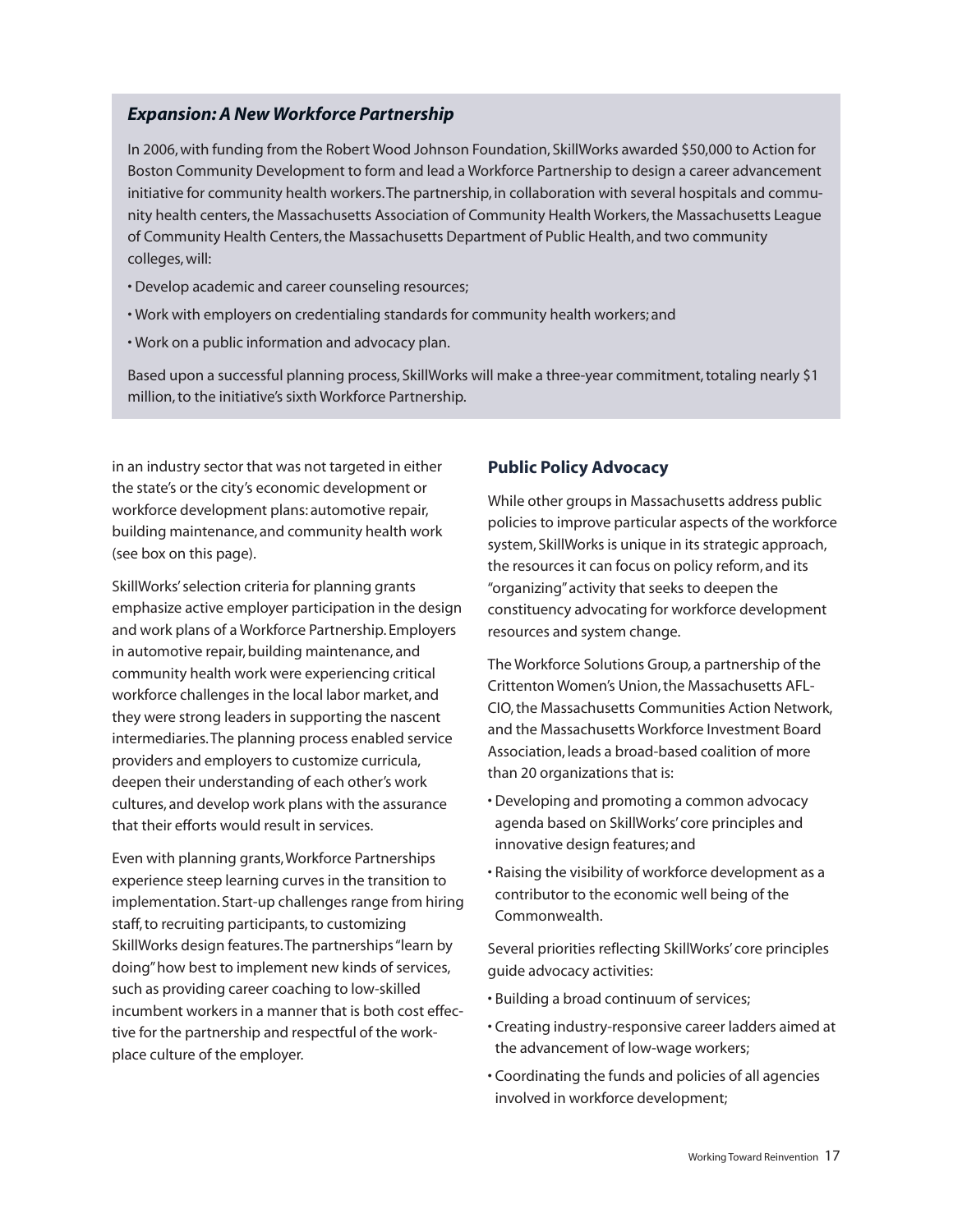- Reducing the barriers to effective implementation of Workforce Partnerships; and
- Developing systems to institutionalize the successes of Workforce Partnerships throughout the publicly funded workforce development system.

SkillWorks supports a statewide policy strategy, rather than focusing at the federal or city levels,on the premise that state governments not only support their own programs, they also interpret and apply federal regulations that are implemented on the local level. The members of the Funders Group believe that the greatest opportunity for effective input by a local or regional initiative is at this level.This has proven to be a successful strategy.The Workforce Solutions Group has conducted forums and organized stakeholders including the SkillWorks Funders Group—in every Massachusetts legislative district, and it has mobilized people to testify at legislative hearings, community meetings, and other venues.

The meetings across the state provided important input on workforce challenges, surfacing common concerns that have led to potential legislative policy ideas.Twice the legislature has included workforce development in its Economic Stimulus Acts,with broad support from legislators across the state (see box on this page).

Through its work on the 2004 and 2006 legislation, the Workforce Solutions Group won a high degree of credibility within the workforce development arena and among labor and business organizations.This credibility has been key to strengthening the constituency for public policy changes, and it may have long-term implications for improving the workforce development system in the Commonwealth.

For example, as a result of the 2006 Economic Stimulus Act, the Workforce Solutions Group worked with the Massachusetts Department of Transitional Assistance (the state agency that manages TANF and Food Stamps) to increase the state's use of Food Stamp Employment and Training resources.This federal matching grant was under-used due to restrictive language in the state's Food Stamp plan and in the legislation supporting the department's budget.The Workforce Solutions Group helped revise the plan and

### *The Provisions of the 2006 Massachusetts Economic Stimulus Act*

The 2006 Massachusetts Economic Stimulus Act incorporates a number of provisions from the proposed "Workforce Solutions Act,"which was developed through meetings throughout Massachusetts with a variety of stakeholders in workforce development:

\$11 million for a Workforce Competitiveness Trust Fund to provide job training in high-demand occupations, with authorization to continue through 2010

\$3 million in additional funds for adult basic education and English for speakers of other languages

\$2 million in additional funds for One Stop Career Centers

\$3 million in additional funds for school-to-career connecting activities

\$1.5 million for Educational Rewards Grants,which provide funds to community or state colleges for adults studying part time

\$4 million for STEM Pipeline funding for science,technology, engineering, and math education

Provisions to procure as much as \$20 million in additional federal workforce training funds under the Food Stamp Employment and Training Program

A Workforce Accountability Task Force that will work to align public workforce resources from multiple funding sources

*For the complete text of the Massachusetts Economic Stimulus Act,go to:www.skill-works.org/resources.*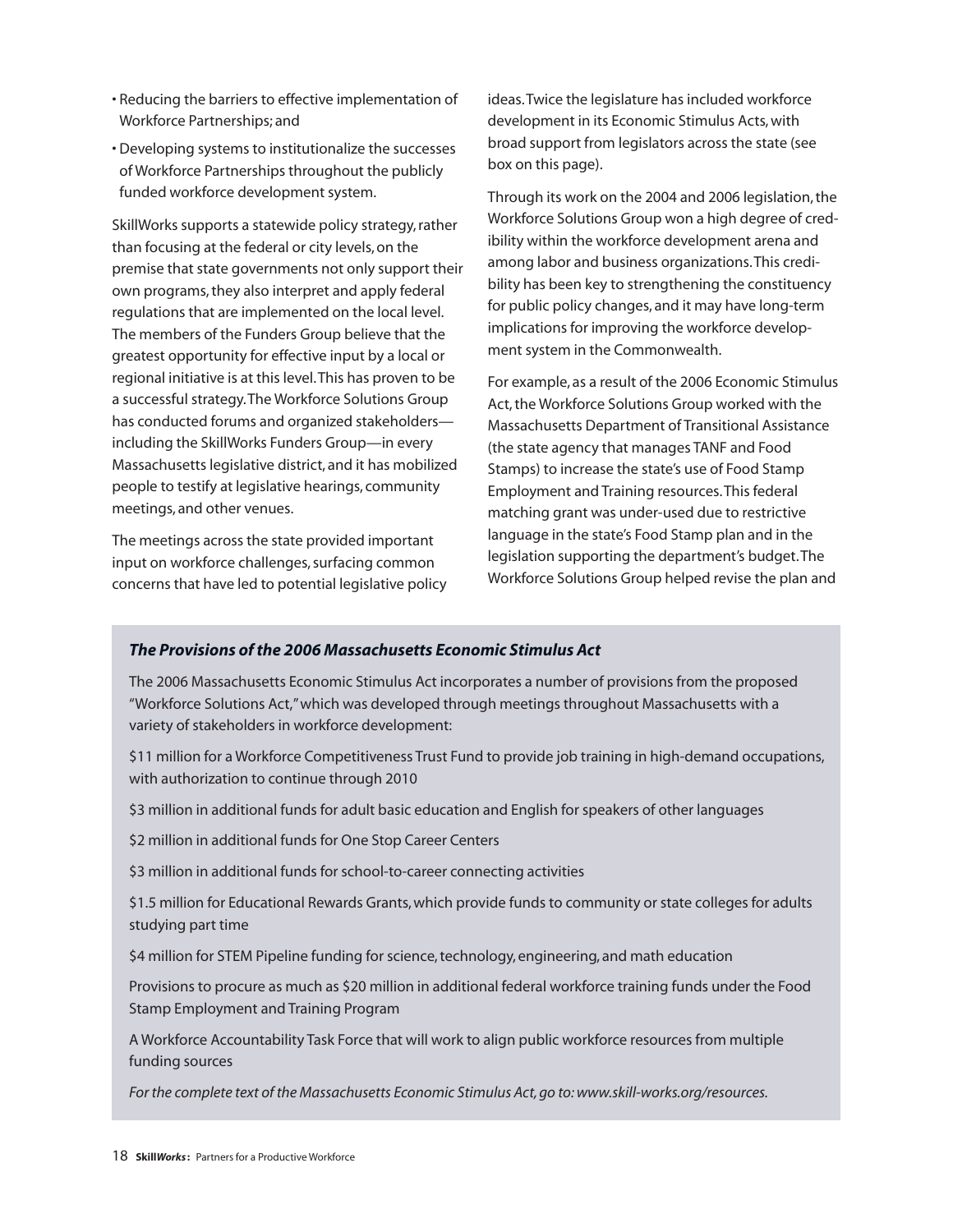to craft legislation that will enable service providers working with Food Stamp recipients to receive a 50 percent match of the non-federal dollars spent on them.

Another SkillWorks advocacy accomplishment with potential for long-term impact is the establishment of the Workforce Accountability Task Force,which will develop policies that advance skills and workforce development opportunities for incumbent, unemployed, and underemployed youth and adults whose lack of skills may limit their successful employment. Further, the task force is charged with evaluating interagency governance and coordination and recommending policies to improve coordination and oversight and to maximize resources for workforce development.This task force will be appointed by both the legislature and the administration, thereby bringing broad-based political and stakeholder attention to the challenge of improving the workforce system.

A further indication of SkillWork's impact came during the 2006 Massachusetts gubernatorial campaign.All six candidates participated in a public SkillWorks *Forum on Jobs and Opportunity,*and committed to supporting the Workforce Solutions Act in the face of a gubernatorial veto (see box:The Provisions of the 2006 Massachusetts Economic Stimulus Act.) This is the first time that workforce development has had such a high level of visibility in a Massachusetts governor's campaign.(The forum transcript is available at www.skill-works.org.)

### **Capacity Building**

Capacity Building is designed to increase the ability of Boston-area workforce development providers to meet the needs of employers and low-income individuals. This SkillWorks component has evolved from an initial investment in strengthening a few communitybased organizations to a broad strategy supporting professional development for the staff of Workforce Partnerships and workforce development providers.

### *Capacity Building, 2003–2005*

SkillWorks' capacity-building strategy began with a three-year investment in organizational development and strategic planning for five small and mid-sized community-based organizations:the Asian American Civic Association, the Jamaica Plain Neighborhood Development Corporation, La Alianza Hispana, Project Place, and the Vietnamese American Civic Association.

This work began a year in advance of the other SkillWorks components, as part of a Rockefeller Foundation initiative aimed at intensive interventions with Boston community-based organizations.The focus was on building the skills of the CBOs'staff and on strengthening their alliances with community colleges and other players in workforce development. Activities included organizational and program assessments, the creation of work plans focused on workforce development, the identification and selection of technical and management consultants, and training for staff to enhance services and strategic planning.

Capacity building helped sharpen each CBO's organizational vision and enabled them to be more selective and strategic in developing programs and pursuing funding to serve their constituencies.

Four of the CBO grantees, competing against some of Boston's biggest and most experienced service providers,received SkillWorks Workforce Partnership grants in 2003:

- The Jamaica Plain Neighborhood Development Corporation became the fiscal agent for the Boston Health Care and Research Training Institute.
- The Vietnamese American Civic Association partnered with the International Institute of Boston and Hilton Hotels in the proposal that resulted in the Hotel Career Center.
- The Asian American Civic Association and La Alianza Hispana formed a partnership with the Urban League of Eastern Massachusetts and the Automotive Dealerships Association that landed one of two SkillWorks planning grants to develop a new sectoral workforce partnership, competing against twentyone other proposals.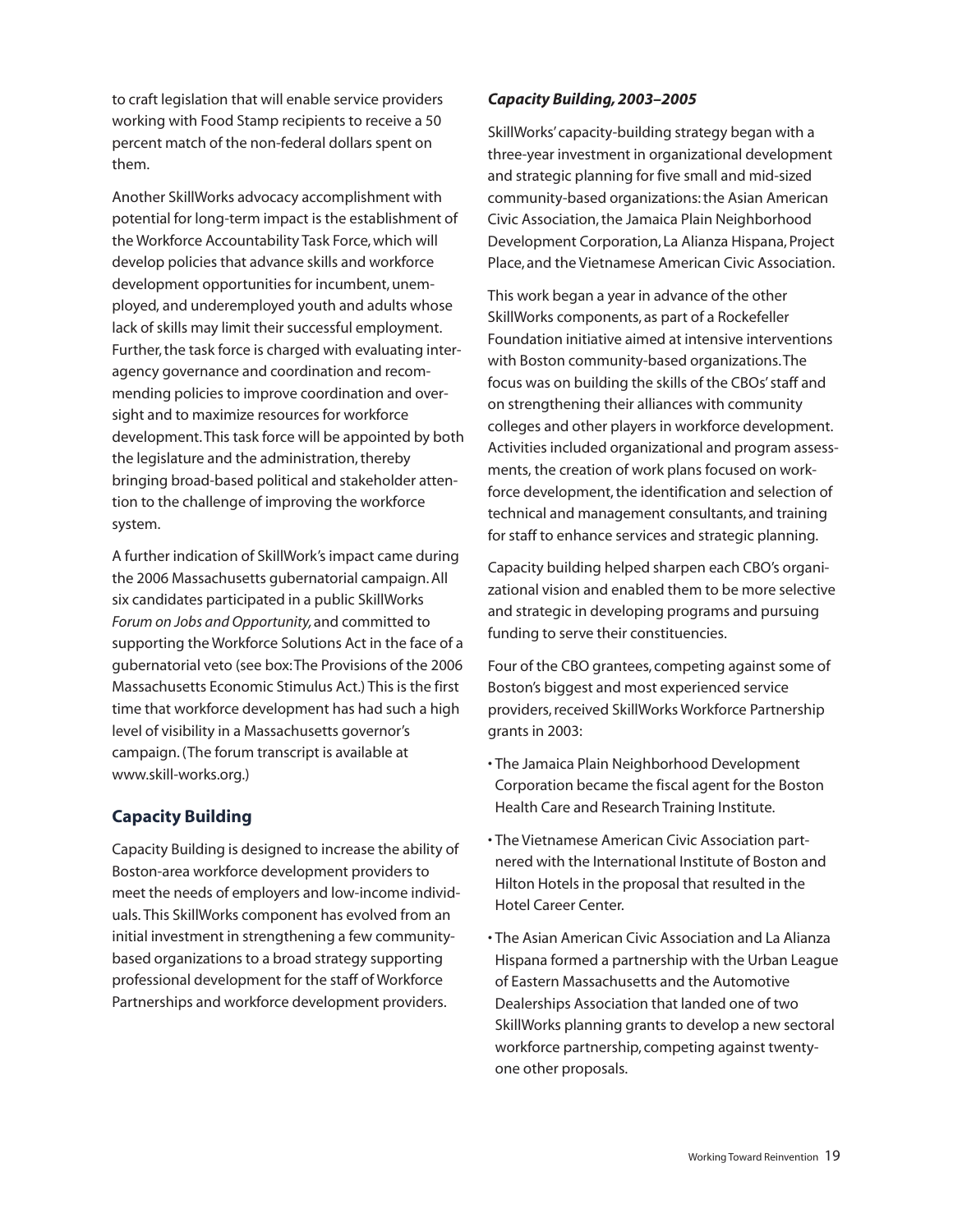### *Capacity Building, 2006*

Today, capacity building is integrated into the overall SkillWorks strategy: it focuses on helping Workforce Partnerships and their partners accomplish the goals they set out under SkillWorks and cultivating their ability to function as peer experts to Boston's wider workforce development community.

Beginning in 2005, SkillWorks has conducted an ongoing needs analysis of each of the Workforce Partnerships, comparing their proposals and monthly reports to the SkillWorks goals and their own work plans,reviewing the technical assistance provided by consultants, and interviewing staff at each grantee. Based on this analysis, SkillWorks invests in technical assistance,peer learning meetings, and mini-grants for special projects.These investments have significantly increased the potential for Workforce Partnerships to achieve their goals, institutionalize program innovations, and plan for sustaining themselves beyond the SkillWorks initiative.

*Technical Assistance:* Each Workforce Partnership receives individualized, direct technical assistance. In the first two years, the Boston Private Industry Council helped the grantees accomplish their work plans and directed them toward resources that would help them do so.

For example, the Boston Private Industry Council linked the Building Services Career Path Workforce

Partnership to the Boston Adult Education Department of Madison Park Technical Vocational High School.As a result, the school made its facilities available to the Workforce Partnership for occupational training on nights and weekends.Technical assistance resources have also helped:the Health Care and Research Training Institute apply for state funds; Partners in Careers and Workforce Development understand how to negotiate with community-based organizations for a preferred-provider relationship for pre-employment referrals; and the Partnership for Automotive Career Education to apply for Individual Training Account vouchers from One Stop Career Centers to supplement the tuition for automotive training.

SkillWorks now delivers technical assistance through a variety of consultants engaged by the SkillWorks director.Assistance is delivered at partnership meetings, as well as through the sharing of research on local and national promising practices around career pathways,program designs, employer engagement strategies, and similar issues. In addition, SkillWorks convenes meetings that connect grantees to the broader workforce development system's career centers and other organizations in order to develop and refine intake, assessment, and referral processes.

*Peer Learning:* SkillWorks facilitates peer learning among the Workforce Partnerships, bringing grantees together every quarter, sometimes for training and sometimes to exchange information.

### *Planning Grants*

SkillWorks awards planning grants of \$50,000 for up to ten months to support the formation of new Workforce Partnerships.This is one of the initiative's most important capacity-building resources.

The formation of new Workforce Partnerships is facilitated by planning grants,supplemented by technical assistance coaching. The grants provide members of a potential Workforce Partnership with resources and time to strengthen relationships between employers and service providers, map career ladders, align curricula and programs with industry demands, and analyze human resources challenges.Coaching helps assure that program designs are well aligned with the initiative's vision and take advantage of lessons from similar projects.

After two of the community-based organizations that would later form the Partnership for Automotive Career Education completed a capacity-building period, they received a planning grant. This enabled them to get a head start when they later received full funding to forge a Workforce Partnership that included automotive repair employers.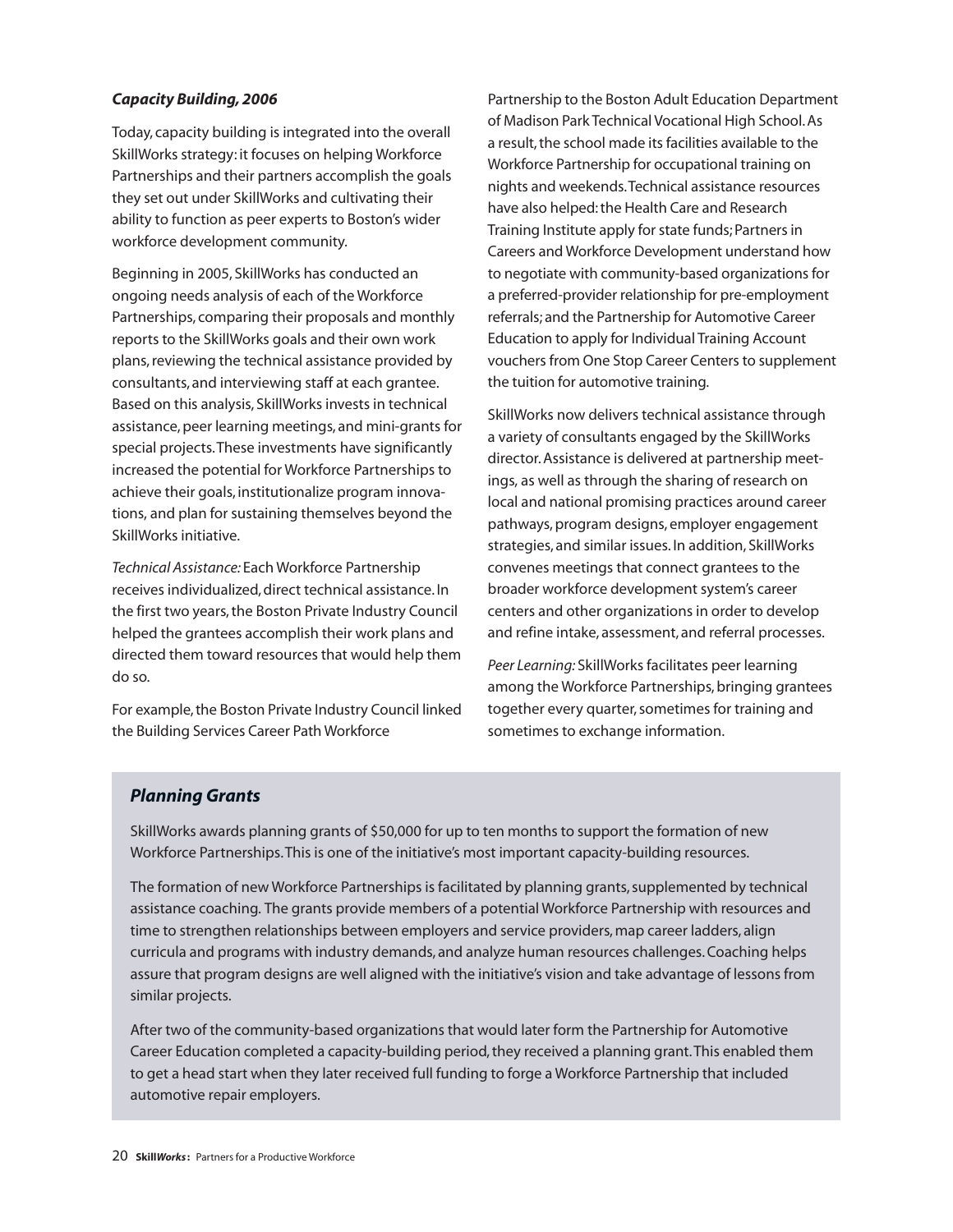Sharing information about collective experiences and lessons helps SkillWorks grantees to anticipate challenges and develop strategies to address them. In one session, for example, the Workforce Partnerships brainstormed on the role of career coaching within each of their programs and identified the skills and competencies needed to perform the job.A second meeting,on the topic of career coaching, focused on how the partnerships manage the coaching function within the workplace and make it more cost effective as workers

begin to make progress with their career advancement plans.

*Mini Grantsfor Special Projects*: SkillWorks awards minigrants for special capacity-building projects, such as updating a database or writing a business plan for sustainability.Workforce Partnerships may apply for grants of up to \$30,000 at any time.Applications must demonstrate how the resources will strengthen their ability to achieve their goals.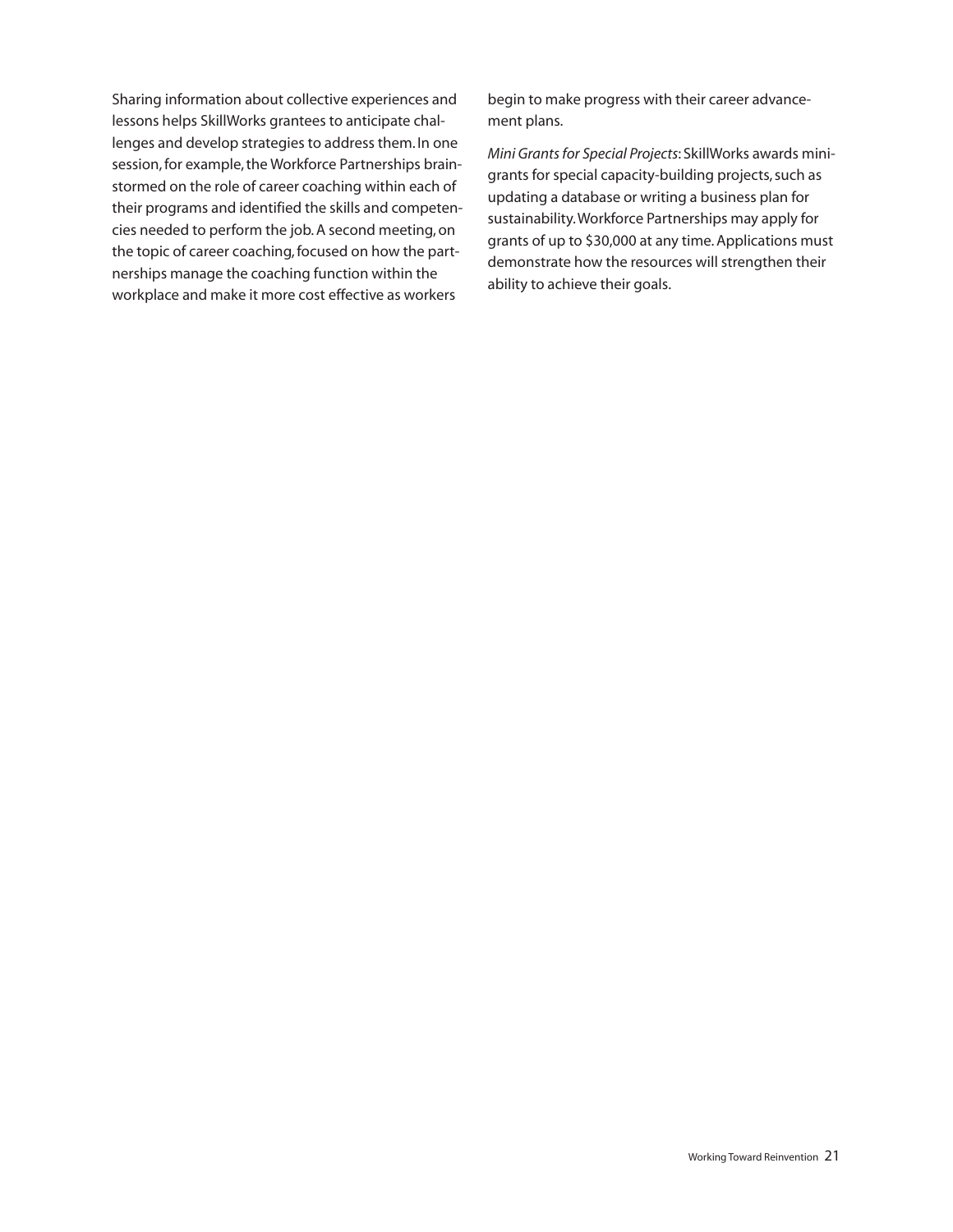# *The Lessons of SkillWorks*

Since 2002,when the funders first came together, and 2003, when SkillWorks awarded its first grants, the initiative partners have learned a great deal about how the Boston workforce development system can do a better job of advancing low-income individuals to family-supporting incomes,while meeting the needs of employers for skilled workers.These lessons concern capacity building, advocacy,Workforce Partnerships, and the overall initiative.

### **Lessons about Capacity Building**

### *Planning grants encourage the creation of new Workforce Partnerships.*

Planning grants enable new Workforce Partnerships to recruit members, analyze employer needs,design career advancement pathways, and develop work plans. For example, SkillWorks'three newly formed Workforce Partnerships experienced the challenges typical of launching an initiative (e.g., delays in identifying and hiring staff, delays in program implementation, conflicts between program principles and service designs).The investment in planning paid off in the consistent support of employer partners through the roll-out of plans they had helped to develop.Thus, the three employer partners in the Partnership for Automotive Career Education stayed on board despite disappointing job placements from the first round of training.They actively worked with project staff to analyze the cause of the problem (poor applicant screening), *and* they contributed time and resources to a revised process.The result: a 90 percent placement rate in the second round, providing the employer partners with motivated, screened, and trained new employees.

### *Technical assistance is important to the formation of a system of workforce partnerships.*

Even strong service providers need help in carrying out the comprehensive activities of the Workforce Partnerships. SkillWorks'grants have gone to existing workforce development efforts with a track record in serving employers, enabling these programs to add

employer partners, engage service providers, and develop or expand program elements.When these activities strained capacity of a partnership's core staff, technical assistance has eased the research involved in finding promising models.

Technical assistance sponsored by the funders also has generated credibility for partnership staff in advocating for improved practices. For example,Partners for Careers in Workforce Development, an employerrun partnership, struggled to balance SkillWorks' focus on advancement for low-income/low-skilled individuals with employers'need to provide access to benefits (such as training) to all workers and with policies requiring a supervisor's recommendation before an employee could obtain employer-provided training. A technical assistance provider attended partnership meetings with department supervisors to help explain SkillWorks, researched strategies used by similar employers, and worked with the partnership team to develop guidelines acceptable to management and consistent with SkillWorks principles.

### *Capacity is transferable.*

SkillWorks encourages community-based organizations to ally with community colleges and technical schools, build referral relationships with other service providers, and partner with employers.These relationships allow each organization to work from its strengths and lead to higher quality services for participants and employers. Several organizations involved in Workforce Partnerships have built on these models and relationships and transferred them to non-SkillWorks programs. For example,WorkSource Partners,which provides career coaching for the two health care workforce partnerships, has taken its experiences in building internal career pathways to a project that is independent of SkillWorks:helping CVS build a career advancement program for entry-level retail workers.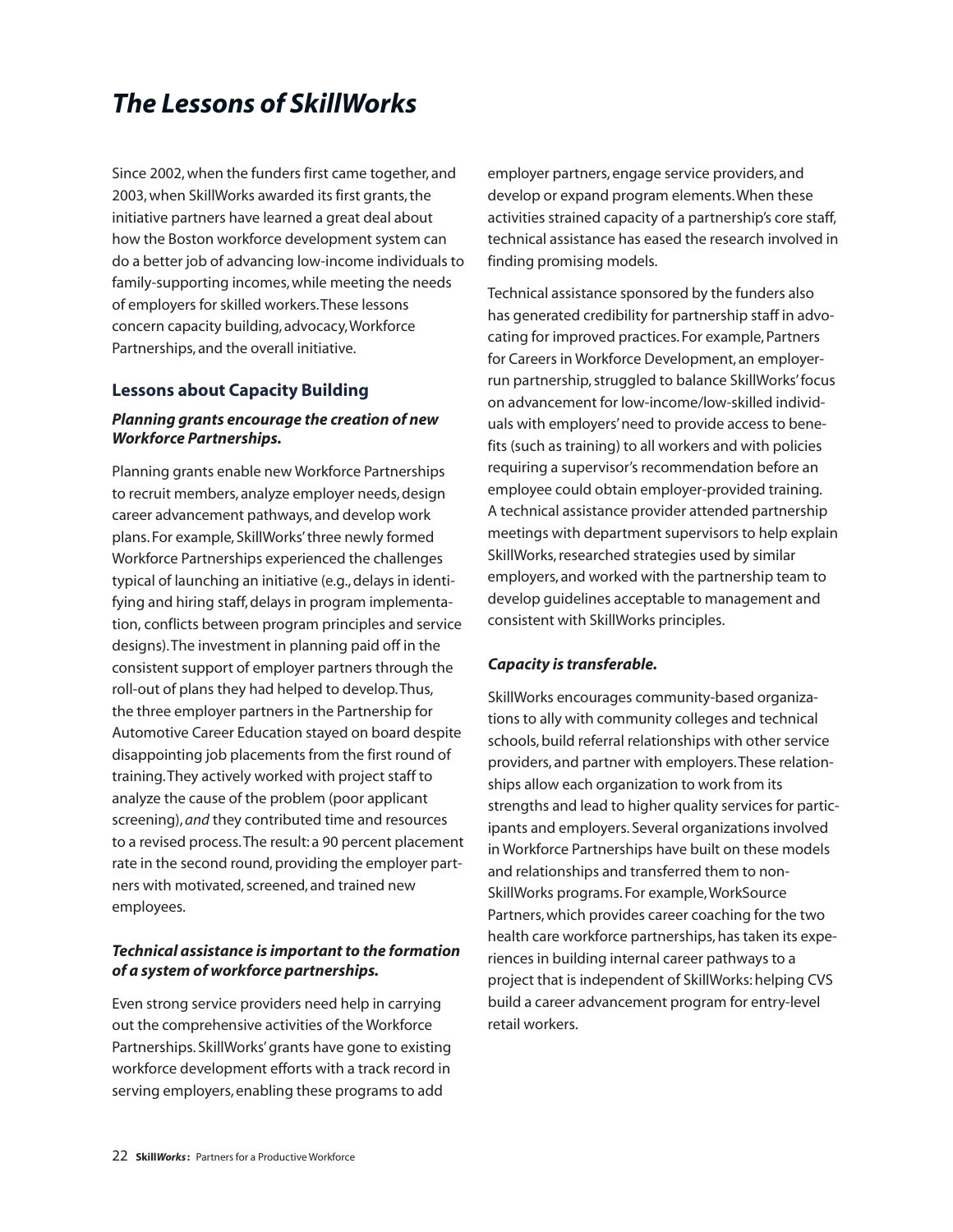### **Lessons about Advocacy**

### *The state is an effective level at which to direct initiative policy strategies.*

The SkillWorks funders debated the relative merits of a national, local,or statewide focus for policy advocacy. Some noted that national policies drove state policies, while others pointed out that Workforce Partnerships were local. In the end, the funders concurred that they were unlikely to be heard very effectively at the national level and that state funding priorities strongly influenced local practice.The state became the target for SkillWorks public policy advocacy.

This strategy has paid off.The Workforce Solutions Group has mobilized diverse constituencies employers,unions,faith-based groups, adult literacy providers,workforce investment boards—all across the state to form coalitions in support of a common agenda.The statewide organizing reached legislators from every district, resulting in broad enough support to override two gubernatorial vetoes of valuable workforce development provisions in the 2004 and 2006 Economic Stimulus Acts.

### *A broad-based constituency promotes broadbased legislative victories.*

Massachusetts is rich with advocates for improving the economic conditions of low-income residents. Many of these groups have legislative agendas, ranging from the AFL-CIO's efforts to increase the minimum wage to the Adult Literacy Resource Initiative's efforts to reduce the multi-year waiting lists for adult basic education. In a typical year, the legislature might address one such issue, leading advocates to compete with one another.The Workforce Solutions Group's constituency building has provided a forum for advocacy groups to find common ground and build a common agenda. In 2006, the coalition crafted a single, broad legislative bill that was enacted with the support of multiple stakeholders.

### *An effective intermediary can negotiate advocacy compromises.*

At times, the SkillWorks policy agenda has conflicted with that of individual members of the Workforce Solutions Group.The Workforce Solutions Group

requires its members to inform the group of a potential conflict, and they work out compromises. For example,the Massachusetts Workforce Investment Board Association strongly supported a provision in 2006 legislation requiring WIBs to be the lead applicants in workforce partnerships.Other members of the group were equally committed to allowing any institution to be the lead. In a compromise, any institution can apply to be lead the partnership, but the local WIB must be involved in it.This broadened support for what became the 2006 Economic Stimulus Act and avoided in-fighting that could have undermined legislation for workforce development initiatives.

### *Supporting the priorities of each stakeholder generates support from those stakeholders for SkillWorks priorities.*

The Workforce Solutions Group incorporated an important recommendation of the Reach Higher Initiative—the"Education Rewards Program"—into proposals for the 2006 Economic Stimulus Act, and thereby won funding for a higher-education grants program for working adults.The Reach Higher Initiative was led in part by Commonwealth Corporation,which manages most of the state's workforce development initiatives. Following the passage of the 2006 act, it has been much easier for the Workforce Solutions Group to collaborate with Commonwealth Corporation on incorporating some of the lessons from SkillWorks into guidelines for the state's new Competitiveness Trust Fund, including the benefits of planning grants and the need for ongoing funding of successful projects.

### *Competing stakeholder priorities may dilute the potential for sweeping change.*

SkillWorks seeks legislation that aligns all public workforce development resources in Massachusetts around the SkillWorks principles of dual-customer approaches to promoting career advancement for low-income residents.However,some members of the broadbased coalition mobilized by the Workforce Solutions Group were concerned that such an aligned system might adversely affect their programs or undermine portions of their missions. For example, advocates for adult literacy programs were reluctant to support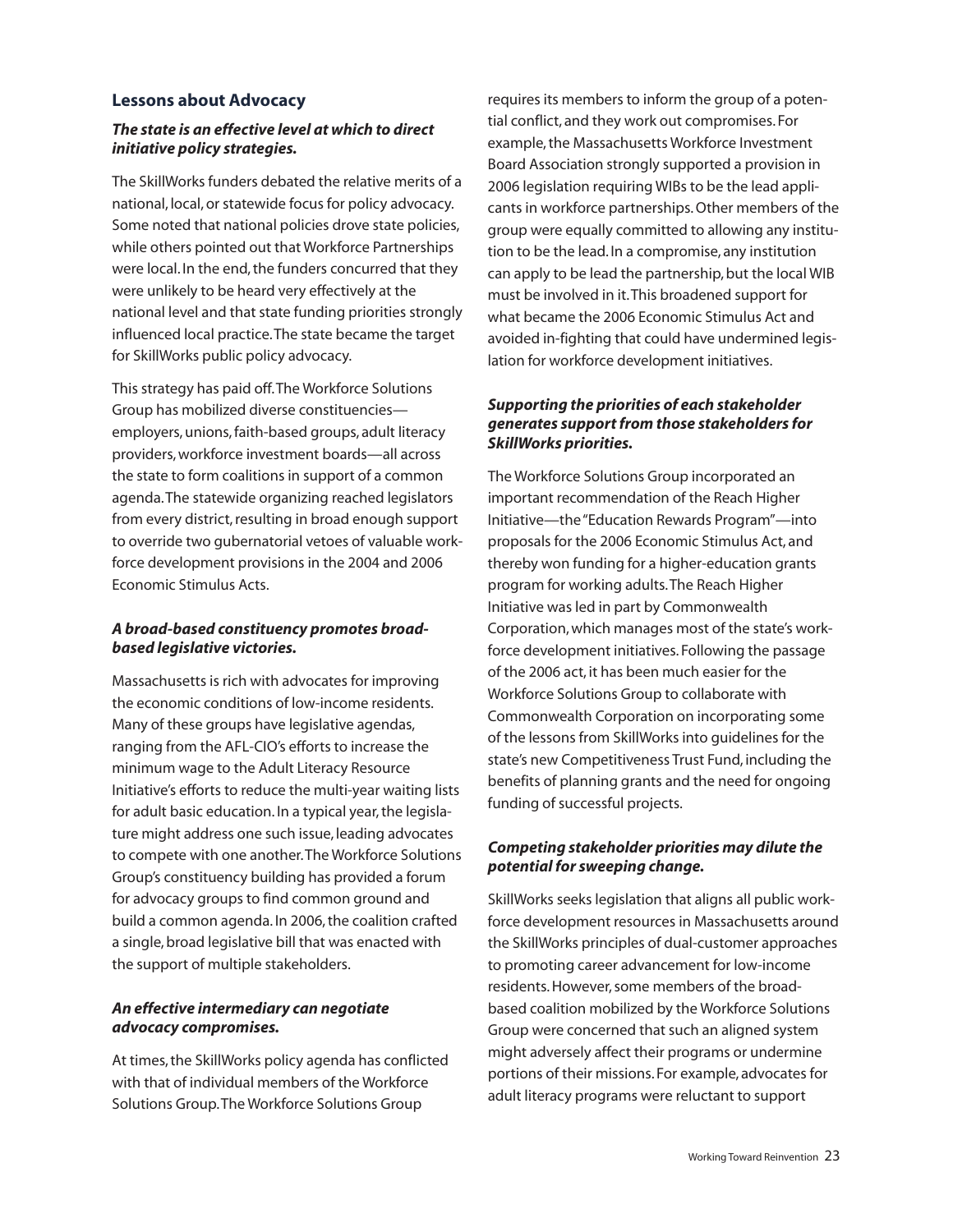provisions that integrated literacy with workforce skill development,which they considered inconsistent with the holistic literacy development goals of adult basic education.

Instead of proposing comprehensive reform of the workforce development system around SkillWorks principles, the 2006 Economic Stimulus Act offers "something for everyone"by creating a trust fund to support workforce partnerships across the state and increasing funding for a number of workforce-related programs,such as adult literacy and One Stop Career Centers.The act also mandates a"Workforce Accountability Task Force"to develop recommendations to improve the alignment of workforce development policies, thereby avoiding direct, inter-agency reorganization issues.

### **Lessons about Workforce Partnerships**

### *Successful Workforce Partnerships balance competing interests.*

Workforce Partnerships actually have more than two customers whose interests they must consider. In addition to serving employers and workers, they also must answer to their funders and their partner members.

Each partner—whether an employer or a service provider—has its own work culture and its own motivations for collaborating with others.The Workforce Partnership as an intermediary offers flexible strategies in its work with each partner,while maintaining a common base of values and expectations.

An illustration of this balancing act is provided by the Partnership for Automotive Career Education. Employers join PACE because they are encountering shortages of skilled mechanics.Community-based organizations join the partnership to provide opportunity for their constituents,particularly young men. The funders are attracted by the unusual nature of the partnership, as well as by the potential to support a new career ladder resource.And workers are attracted by opportunities to get better-paying jobs.

As the project has evolved, employers have shown more interest in the entry-level, pre-employment training than in incumbent worker training for advancement,while the funders have focused on

linking entry-level workers to training that would lead to higher wages.The intermediary has balanced these competing preferences by seeking common ground: employers *do* want to help some of their long-time employees pass certification tests, so PACE developed short-term test preparation and technical review classes that accommodate adult learning styles.

### *The work of Workforce Partnerships needs financial support.*

Workforce Partnerships do more than traditional training programs—even those that offer good programs with comprehensive education,training, case management, placement and retention services. Workforce partnerships build close working relationships with the staff of employer partners at several levels: attending department meetings, consulting with human resources staff, obtaining buy-in from senior staff.They also build relationships between community-based organizations and educational institutions to develop customized curricula, arrange for workplace course offerings, and integrate support services with education.And workforce partnerships develop long-term relationships with participants that provide them with multiple services over a period of years.

These convening, brokering, and aligning functions are all essential, yet they are over and above the actual delivery of high-quality training. Such activities are labor intensive, and their costs are rarely covered by the meager administrative caps of public funders or by an employer's purchase of fee-for-service training or retention supports.

### **Lessons about Employer Engagement**

### *Workforce Partnerships can influence employer practices concerning their entry-level workers.*

SkillWorks Workforce Partnerships have engaged employers in active collaborations with communitybased organizations and colleges to design curricula, assess applicants, and evaluate worker competencies. A high level of engagement around the entry-level workforce has led to employer support for human resources practices that increase opportunity for entry-level workers (e.g.,paid release time to partici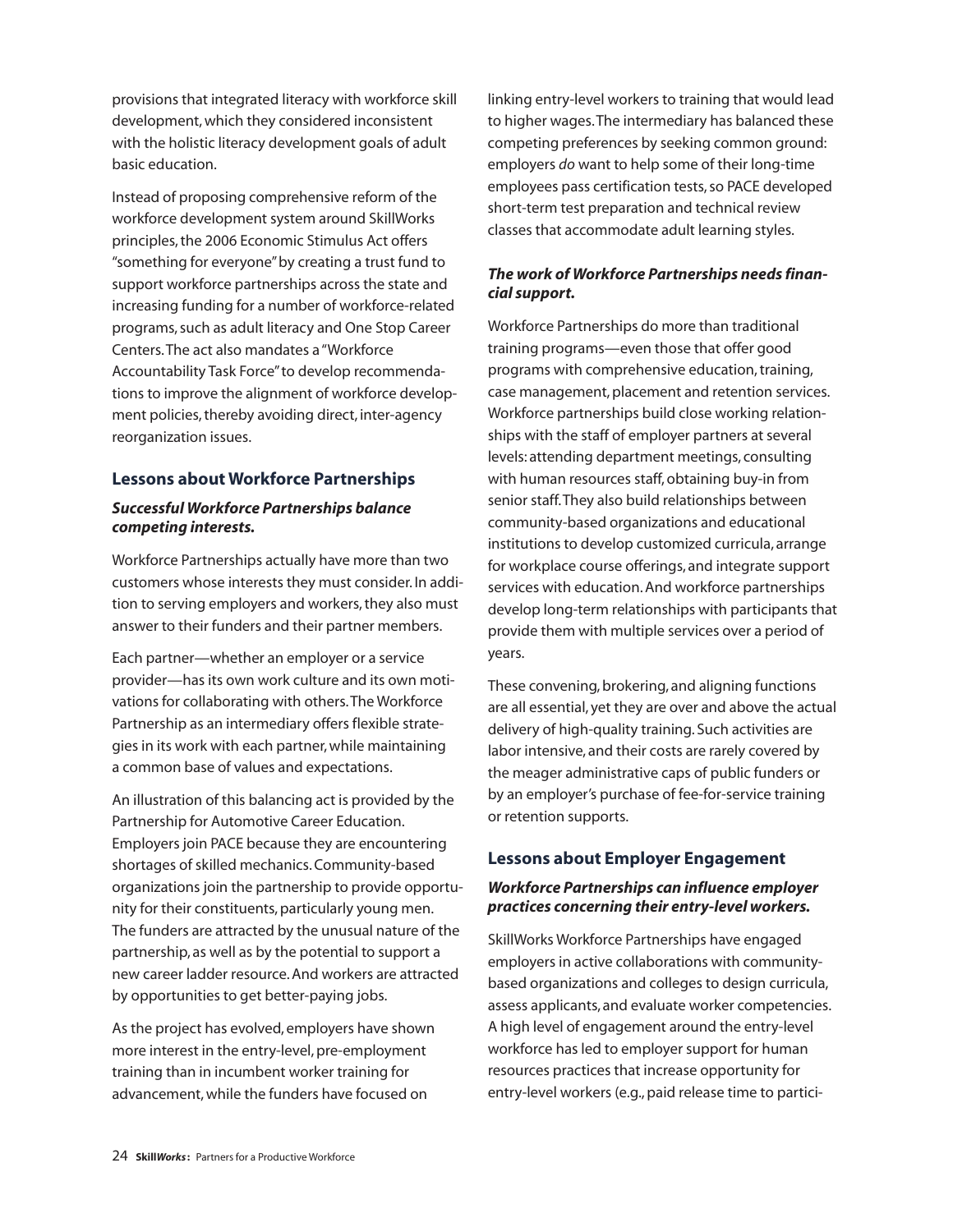pate in training, recruitment through community organizations,support for internships).

Employers served by Workforce Partnerships report improvements in worker morale and retention, worker willingness to contribute to staff meetings, and communications between workers and supervisors. Participating employers surveyed by one of the partnerships reported that supervisors saved measurable amounts of time each week in explaining job expectations and following up on or redoing work assignments. Supervisors have shown increased willingness to send entry-level workers to training.

### *Employers are unlikely to fully fund Workforce Partnerships.*

Most employer contributions to Workforce Partnerships have been in-kind donations of management time and training space, along with paid release time for participants. While valuable, these do not help Workforce Partnerships meet their day-to-day operating expenses. Even the SkillWorks partnership most successful in obtaining cash support from employers has raised less than a third of its total budget from them.

Experience and economic theory raise doubts about employer incentives to pay for basic literacy, ESL, and job-readiness training that are not directly linked to technical job skills.On the other hand,employers often will pay for training that improves workers'technical job skills.To the extent that Workforce Partnerships can demonstrate the expected return-on-investment for worker training,employers will be likely to provide cash support. Workforce Partnerships that focus on very-lowskilled workers will have a more difficult time building the case for employer investment in basic skills.

### *Commitments from actual employers may be a better predictorthan labor market data of advancement opportunities forlow-wage workers.*

The sectors in which SkillWorks supports Workforce Partnerships overlap somewhat with those identified in state workforce development plans—particularly in health care—but automotive repair, building maintenance, and hospitality do not lead the state's list of preferred sectors based on labor market projections.

Despite this, employers in each of these sectors have experienced significant labor market disruption in finding, training, and retaining skilled workers. They are highly motivated to explore alternative approaches to meeting their needs—even to the extent of adopting practices that run counter to conventional wisdom in their sector, such as the belief in hospitality industry that high turnover is a basic cost of doing business. Employers have joined Workforce Partnerships and stayed with them for years.

In industries that rank high on the state's list of targeted industries for economic development (e.g., financial services, biotechnology), employers may have limited need for workers with lessthan a Bachelor's degree or limited interest in career advancement plans for lowskill workers.If the initiative had built employer engagement exclusively around labor market data, it is questionable that it would have achieved the same level of impact on employer human resources practices.

### **Lessons about Initiative Management**

### *By collaborating,funders can extend theirimpact beyond that achieved even through the sum of their grantmaking.*

The SkillWorks Funders Group is distinctive. Every two months, senior program officers from twelve foundations, the city, and the state review progress and discuss potential innovations and improvements.As they discuss issues, each funder shares its experiences with grantees from other initiatives and with similar challenges from other funding programs, contributing to the collective know-how at SkillWorks for guiding performance.

In addition to shared learning, the Funders Group facilitates the sharing of resources for non-SkillWorks events.This is particularly evident in Capacity Building: the chair of the SkillWorks Capacity Building Committee has convened several state agencies to think strategically about jointly delivering professional development workshops for workforce development staff who are supported by several funding streams.

Over and above these aligned resources and programmatic improvements, the Funders Group, by its very existence, raises the visibility and prestige of career advancement efforts for low-skill workers.With almost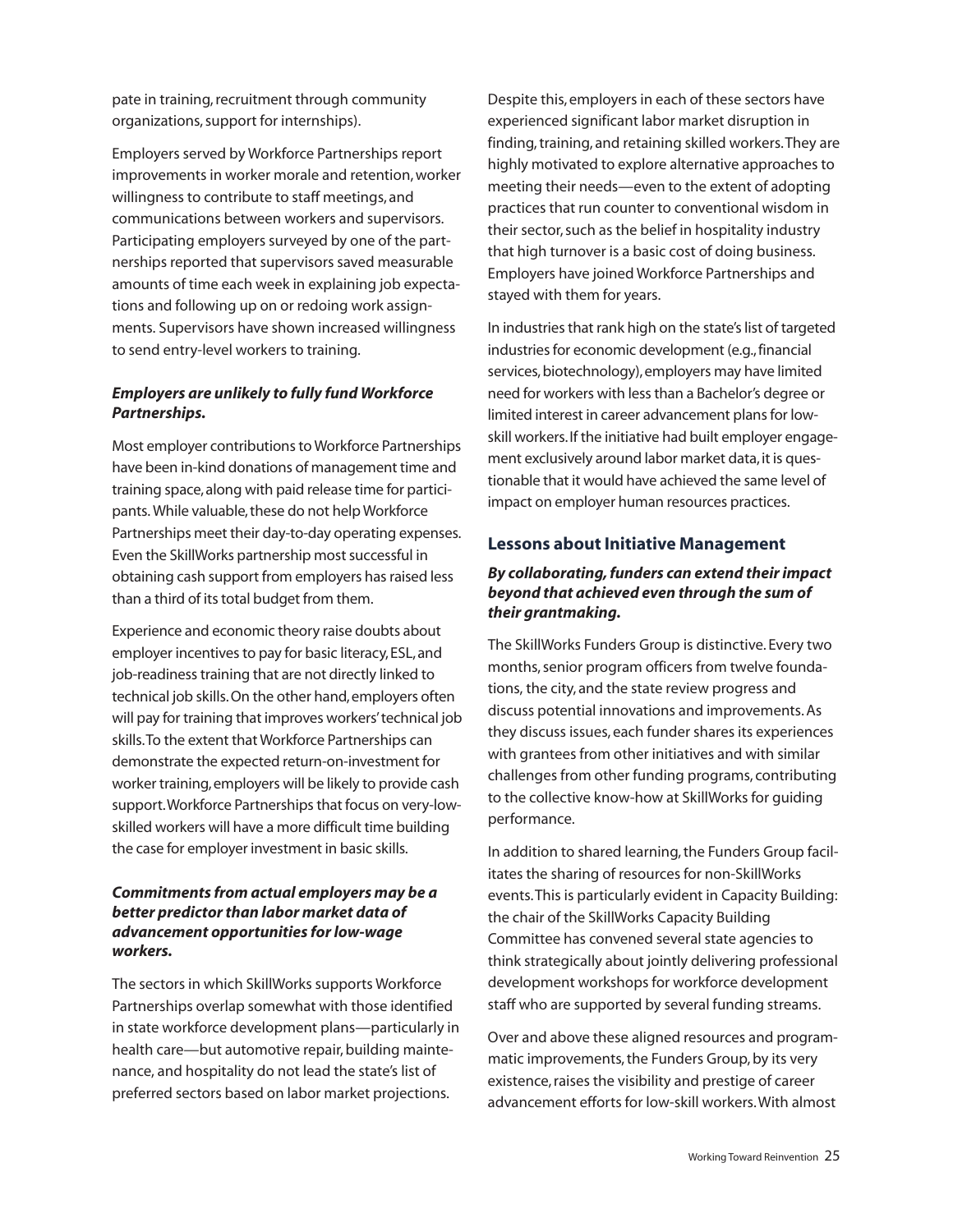every Boston workforce development funder participating in SkillWorks, the initiative has generated media attention for workforce development and attracted the notice of the legislature.And the combined prestige of the members of the Funders Group makes it easier for grantees to talk to employers about the importance of addressing the needs of their entrylevel workforce.

### *Funders need to use several strategies to reinforce their vision with grantees.*

The SkillWorks funders are motivated by a desire to improve the functioning of the workforce system so that employers look to it as a resource and low-income residents prepare for jobs with high-paying potential. An important vehicle for achieving this ambitious, systemic goal are the grantees: the Workforce Solutions Group and the Workforce Partnerships.

The funders have set out SkillWorks'goals clearly and continuously,so applicants for funding know that grantees are expected to do more than simply operate good training programs.Nevertheless, as programs were implemented, the grantees found that their individual goals sometimes diverged from the funders' goals.The funders learned the value of communicating frequently with grantees and jointly planning strategies to reinforce the initiative's goals.The funders also provide a technical assistance liaison to the grantees, and they support peer learning meetings among the grantees and the SkillWorks staff to

exchange information and discuss strategies for reaching the goals.

### *Advancement for very low-skilled individuals is slow.*

The SkillWorks funders initially expected that Workforce Partnerships would accelerate wage increases and promotions for significant numbers of low-skilled workers each year. In practice, comparatively few very-low-skilled workers have been promoted each year, although many have improved their skills.

In some cases, particularly in health care, advancement requires an academic credential that takes years to achieve. Employers may make these credentials accessible through college-readiness programs, but they are less interested in creating in-between job steps that make the rungs on the career ladder less steep.

In other cases, some participants have been reluctant to apply for promotions, despite their improved skills. Participants have told Workforce Partnership staff that they are concerned that added workplace duties would interfere with family responsibilities. Family needs may easily derail a worker's adherence to an advancement plan. Labor market progress requires multiple interventions, as well as co-investments from a support services system.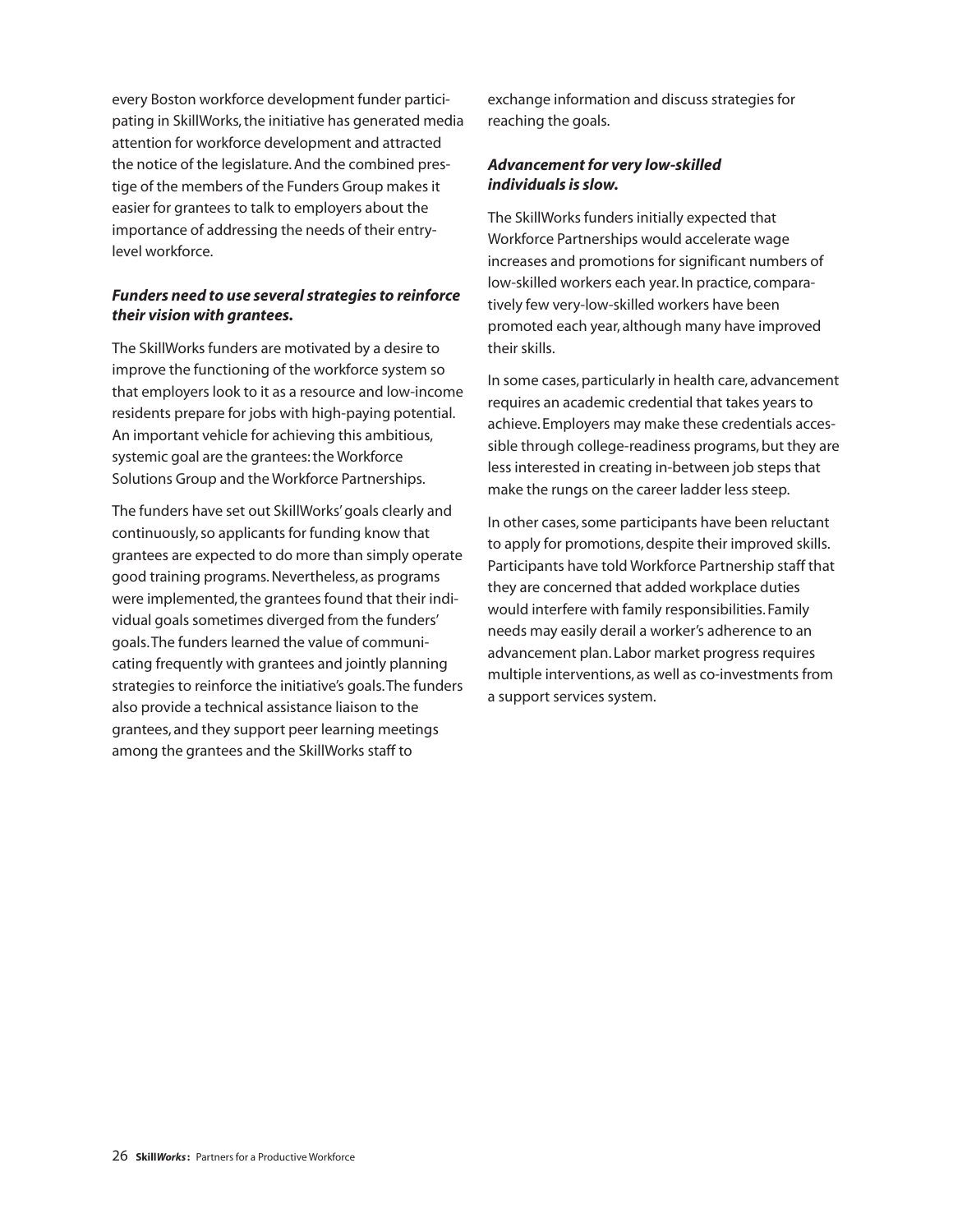# *Next Steps: 2006–2008 and Beyond*

At its mid-point, SkillWorks is taking stock of its accomplishments, making corrections, assessing its theory of change, and reaffirming its commitment to forging sustainable improvements to the Massachusetts workforce development system. At the same time, major challenges remain to be addressed regarding:

- Fundraising;
- Success measures;
- Sustaining Workforce Partnerships;
- Institutionalizing human resources reforms;
- Sustaining systems reform; and
- Scaling up.

### **Fundraising**

The SkillWorks funders began with a courageous step: they launched a multi-million-dollar, multi-year initiative with pledges in hand only for about two-thirds of the total budget.They opted to start making a difference in Boston while continuing to raise funds. Since 2003,they have brought additional funders to SkillWorks, yet some investors have yet to commit funding for the initiative's fourth and fifth years.This has affected planning for the next two years, and the original design has been scaled back,from seven Workforce Partnerships to six. It also affected the scale of Capacity Building, as well as the flexibility to consider additional planning grants.

At this point, SkillWorks has raised over \$14 million and is providing"step down"continuation grants to Workforce Partnerships at the end of their three-year awards.As additional revenue is raised,the Funders Group will support sustainability activities for Workforce Partnerships and the initiative.

### **Success Measures**

Advancement in many skill-shortage occupations that pay family-sustaining wages requires an Associate's degree.Comprehensive services make it more likely that low-income working people will achieve that goal,but it takes a very long time, and workers will

rarely realize significant earnings increases until the process is complete.The initiative needs to develop interim benchmarks—other than annual salary adjustments—that demonstrate progress in a way that public sector funders can support. As noted, the evaluation committee is working with the evaluators on a set of projected interim and long-term outcomes to address this need.

### **Sustaining Workforce Partnerships**

The SkillWorks goals involve moving the workforce development system toward partnerships as the vehicle for organizing resources for Boston residents and for employers.Pilot grants, capacity building, and advocacy all focus on making the public workforce system more hospitable to these intermediaries.

However, SkillWorks has yet to tackle the question of how to integrate the successes of the Workforce Solutions Group in generating additional state funds for career ladder programs into the sustainability plans of Workforce Partnerships and the overall SkillWorks initiative.The 2006 Economic Stimulus Act brought new resources to workforce development, but will state policymakers seek to institutionalize the successful models of the SkillWorks Workforce Partnerships?

### **Institutionalizing Human Resources Reforms**

SkillWorks has helped employers improve many practices that promote advancement for entry-level workers.While employers recognize the contributions these practices make to the quality of the work environment, most have yet to commit to institutionalizing them in corporate policy.

Participating employers have frequently noticed increased worker confidence, higher participation in staff meetings, and reduced supervisory time for entry-level workers who engaged in the partnerships' career advancement services.There are signs that some employers (e.g., Hilton Hotels) will continue to provide paid release time for training, but SkillWorks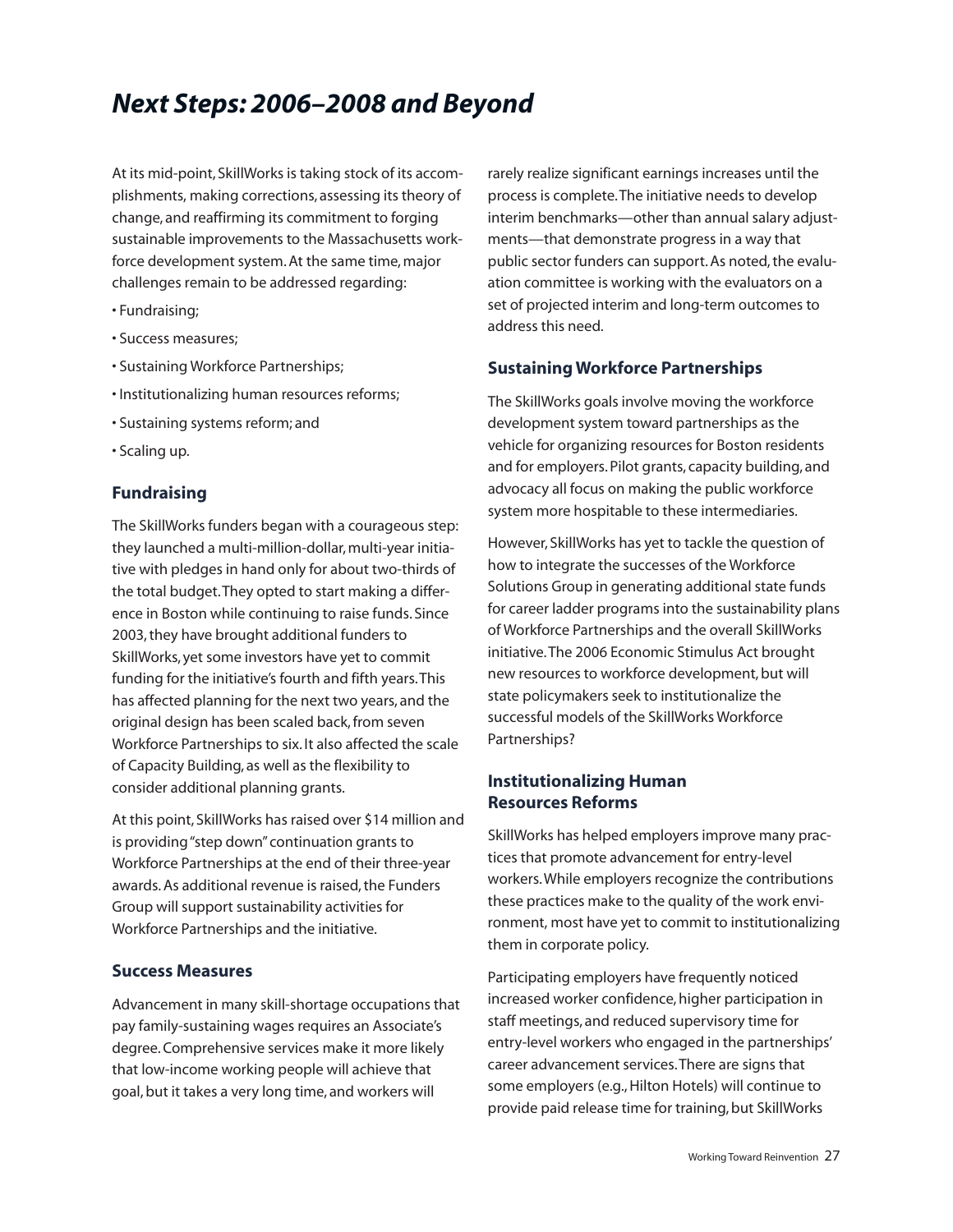and the Workforce Partnerships have yet to identify a consistent, easily usable method to convert work environment improvements into a strong business case for employers to institutionalize them. Some Workforce Partnerships are examining the Aspen Institute's Business Value Assessment tool, and SkillWorks has offered training in its use.

### **Sustaining Systems Reform**

SkillWorks set out to realign Boston's workforce development system on a number of fronts, including funder priorities, provider capacity, and employer practices. The initiative gave itself five years to address its goals through the interactions of the three components of capacity building, advocacy and Workforce Partnerships.

In the original SkillWorks vision, the Workforce Partnerships would function as"agents of change" within an industry sector and coordinate with the policy advocacy grantee. In practice, systems reform is primarily the responsibility of the Workforce Solutions Group,while the partnerships deliver dual-customer advancement services.The initiative is seeking ways to integrate these two components more strategically to assure that lessons from the partnerships inform the policy advocacy agenda.

### **Scaling Up**

In addition to advocating for policies that generate resources (e.g., the Competitiveness Trust Fund) around the lessons learned by the Workforce Partnerships, the Funders Group is considering how to support the formation of—and capacity building for additional partnerships in new industry sectors.One plan may be to look to public-sector resources to support implementation partnerships, focusing philanthropic resources for the remaining years of SkillWorks on new partnerships. SkillWorks will ultimately measure success by how pervasively its workforce partnership, career advancement model characterizes Boston's workforce development system.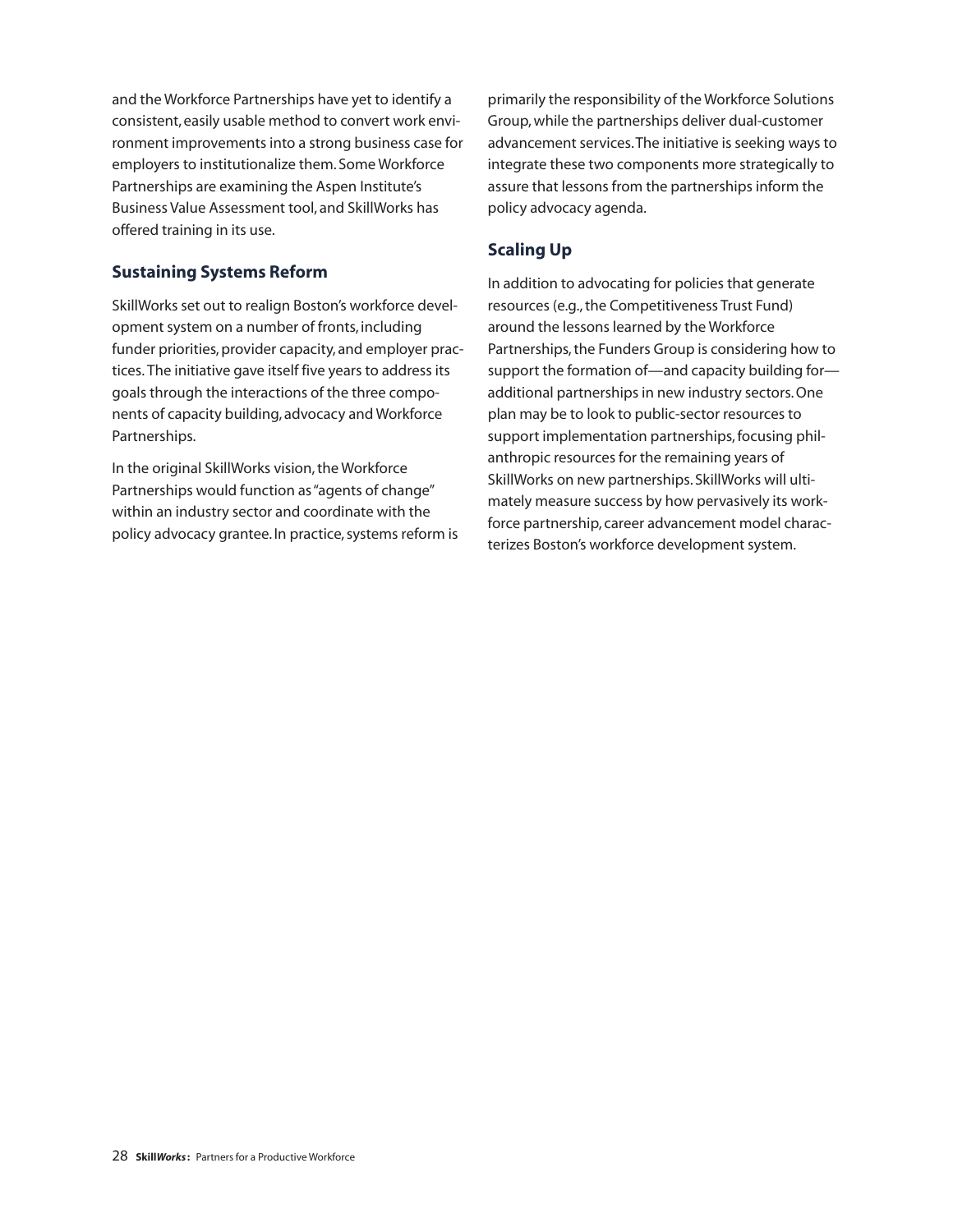| $\overline{a}$               |
|------------------------------|
|                              |
| Į                            |
| ĺ<br>۱                       |
| ١                            |
|                              |
|                              |
| らく てくら                       |
| $\frac{1}{2}$<br>V<br>D<br>ı |
| ֓<br>١                       |
| i<br>Sedan<br>1              |
| I                            |

### **Po y & o Sy em Ou ome** Funders' policies and procedures making public workforce system Improved coordination among constituency which focuses on due to SkillWorks involvement more effective in promoting Funders, and/or changes in developed and adopted by development policy issues coordinated constituency workforce development engagement in public<br>workforce development influence State policies Specific policy agenda addressing workforce career advancement Increased employer More broad based, Increased public Learnings from investment in partnerships policy issues **Employer Outcomes**<br>will vary by employer) Turnover of participating employees compared Critical occupational with similar workers work performance Improved pipeline<br>for entry level specific goals met Improvement in of participating positions filled<br>internally Employer workers workers Incumbent Workers career goal for advancing Proceedures Related to Significant educational achievement: obtained Occupational Training Program Intervention GED; entered college Industry Recognized in occupation likely of training required Associates Degree # and % with new **mployment** Incumbent W for next level<br>of advancement Requirements for Relevant Degree Completed level to patly FEES\*\*\* Credential or \*\*\*Priorities: Yr 3,<br>then Yr 2, then Yr 1 Passed Entry Program or Received W Participant **Outcomes Pa pan Ou ome** advauced skills or certifications<br>do not necessarily require<br>Sectors where jobs meeting FESS exerce where jobs meeting FESS for all enrollees, looking at jobs held within one year prior to enrollment Benefits/without benefits Pre-Employment \*\*Starting in Year 4, will measure with employer partners Permanent/Temporary # and % Placed in a Job Full Time vs. Part Time Average wage increase One Year retention rate One year retention rate other pre-employment compared with other compared with other entry level workers at frm last job held (for those employed at entry level workers at same employer enrollment)<sup>\*\*</sup> or outside): programs

# *Appendix: Projected SkillWorks Outcomes*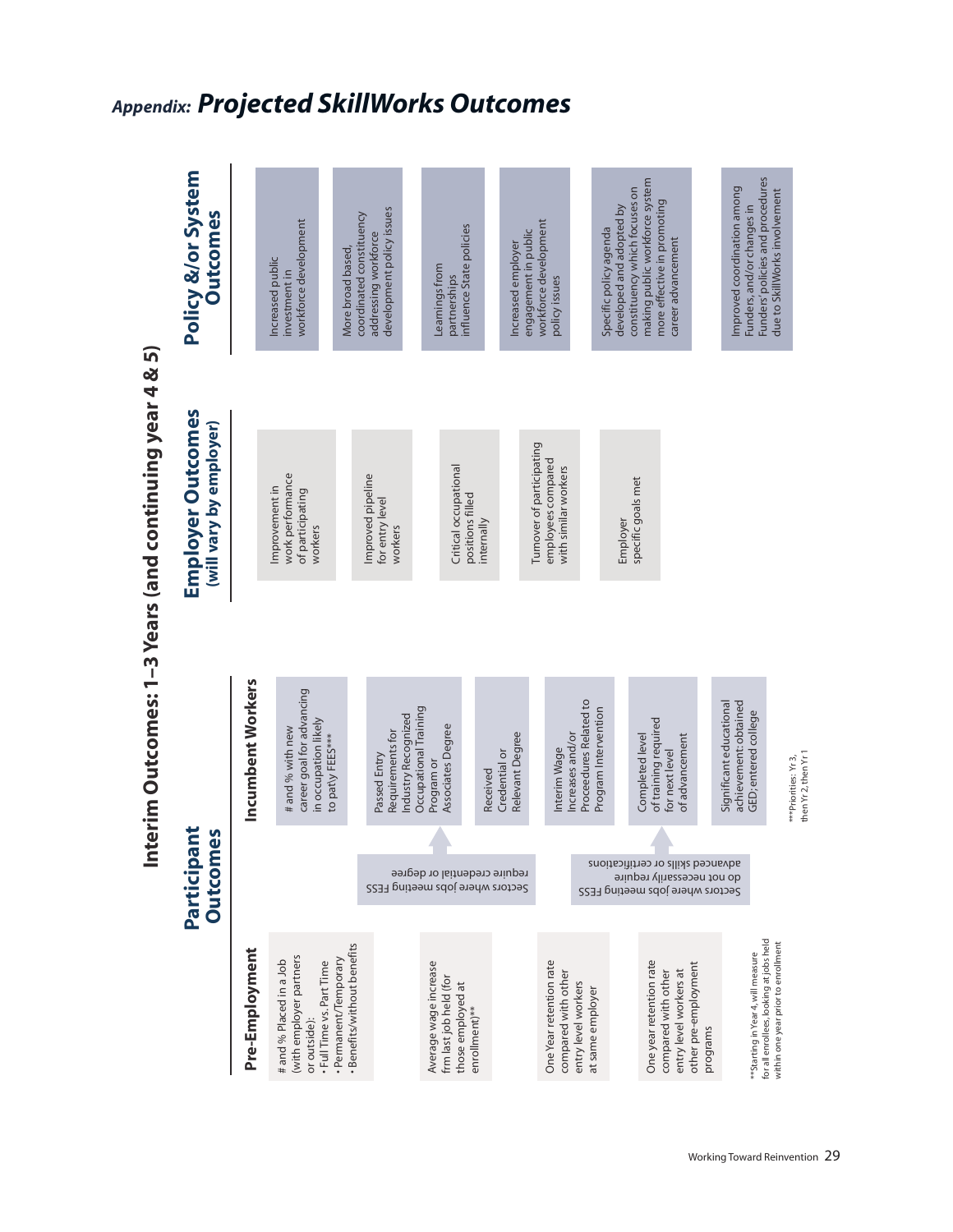1A

# Participant Outcomes

Number and % of Pre-Employment<br>Participants Still Employed

of Program Participants Receiving Occupational Credential or Degree Number and %

Meeting FESS standards Program Participants Advancing to a Job Number and % of

likely will be for a subset of participants many clients in Yrs 4 and 5; therefore, difficulties maintaining contact with Note: Partnerships are likely to have reporting on the above indicators